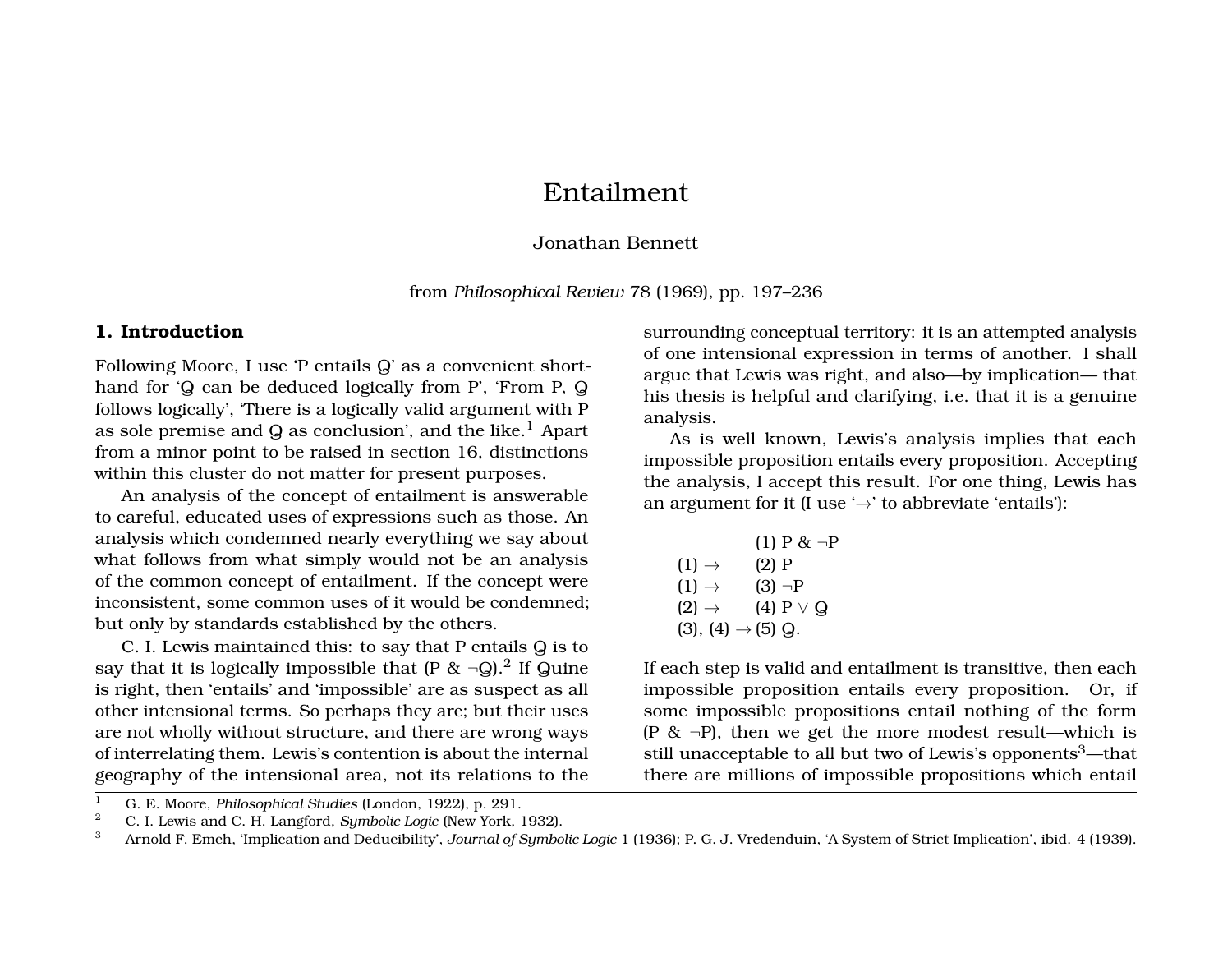every proposition. For brevity, I shall refer to the thesis that each impossible proposition entails every proposition as 'the paradox'.

There have been many attempts to show that the paradox is false, and many attempts to invalidate the above 'Lewis argument' (as I shall call it). The only writers I can discover to have come to the aid of the Lewis argument, or of the paradox, or of Lewis's analysis of the concept of entailment, are Robert J. Richman, John Woods, and myself.<sup>1</sup> Many other philosophers think or suspect that Lewis is right, but they have not argued a case in print. Perhaps this is because they accept Lewis's analysis only reluctantly, seeing the paradox as something unpalatable which must be choked down because there is no convincing way of faulting the Lewis argument which supports it. I shall argue that this concedes too much to Lewis's opponents: the fact that his analysis generates the paradox is part of the case—the overwhelming case—*for* the analysis.

Wanting to marshal as complete a case as possible, rather than offering fragments to be stitched together with material already published, I shall repeat a number of points already made by Richman and Woods. The most helpful thing in the literature is a paper of Smiley's which explores, with a cogency and control which are rare in anti-Lewis writings, several alternatives to Lewis's analysis.<sup>2</sup> His paper, indeed, is not really part of the anti-Lewis literature:

> It may be that, like Moses, by tapping the rock too many times I have denied myself entry to the Promised Land; but the only 'Promised Land' that I can discern is the classical logic, paradoxes and all. (p. 234)

Of the four non-'classical' or non-Lewis accounts of entailment which Smiley presents, there is just one, dealt with in section 5 below, which he rejects outright. Of two others (one mentioned in section 2 below) he says:

> A possible use for these other calculi might be the development of non-mathematical formalised theories (deontic logic etc.), in which at present the paradoxical principles reappear in a quite intolerable way (ibid.).

This, while the word 'formalised' is there, is unobjectionable. My quarrel is with those who would wish, as Smiley does not, to claim that either of the calculi in question can be so interpreted as to give a satisfactory account of the common concept of entailment. Regarding the remaining one of his proposals, Smiley does make a certain limited philosophical claim which I shall dispute in section 6 below.

I have been helped by conversation with many philosophers, including J. E. J. Altham, Simon Blackburn, Sylvain Bromberger, Arthur WBurks, Robert H. Ennis, Arthur N. Prior, J. F. Thomson and—above all—Timothy Smiley; and also by correspondence with Norman Kretzmann and the referee for this paper.

In sections 2–7 I shall defend the validity of the Lewis argument. In sections 8–14 I shall try to meet the main objections to the paradox—the main reasons for saying undiagnostically that the Lewis argument must be wrong in some way. Then in section 15 I shall defend a second Lewis argument, and in sections 16–17 an associated second 'paradox'. [Added in proof: Apologies to J. L. Pollock whose fine pro-Lewis 'Paradoxes of Strict Implication' is in *Logique et Analyse* 1966.]

<sup>1</sup> Robert J. Richman, 'Self-contradiction and Entailment', *Analysis* 21 (1960–1961). John Woods, 'Relevance', *Logique et Analyse* 7 (1964); 'On how not to Invalidate the Disjunctive Syllogism', ibid., 8 (1965); 'On Arguing about Entailment', *Dialogue* 3 (1965). Jonathan Bennett, 'Meaning and Implication', *Mind* 63 (1954).

<sup>2</sup> T. J. Smiley, 'Entailment and Deducibility', *Aristotelian Society Proceedings* 59 (1958–1959).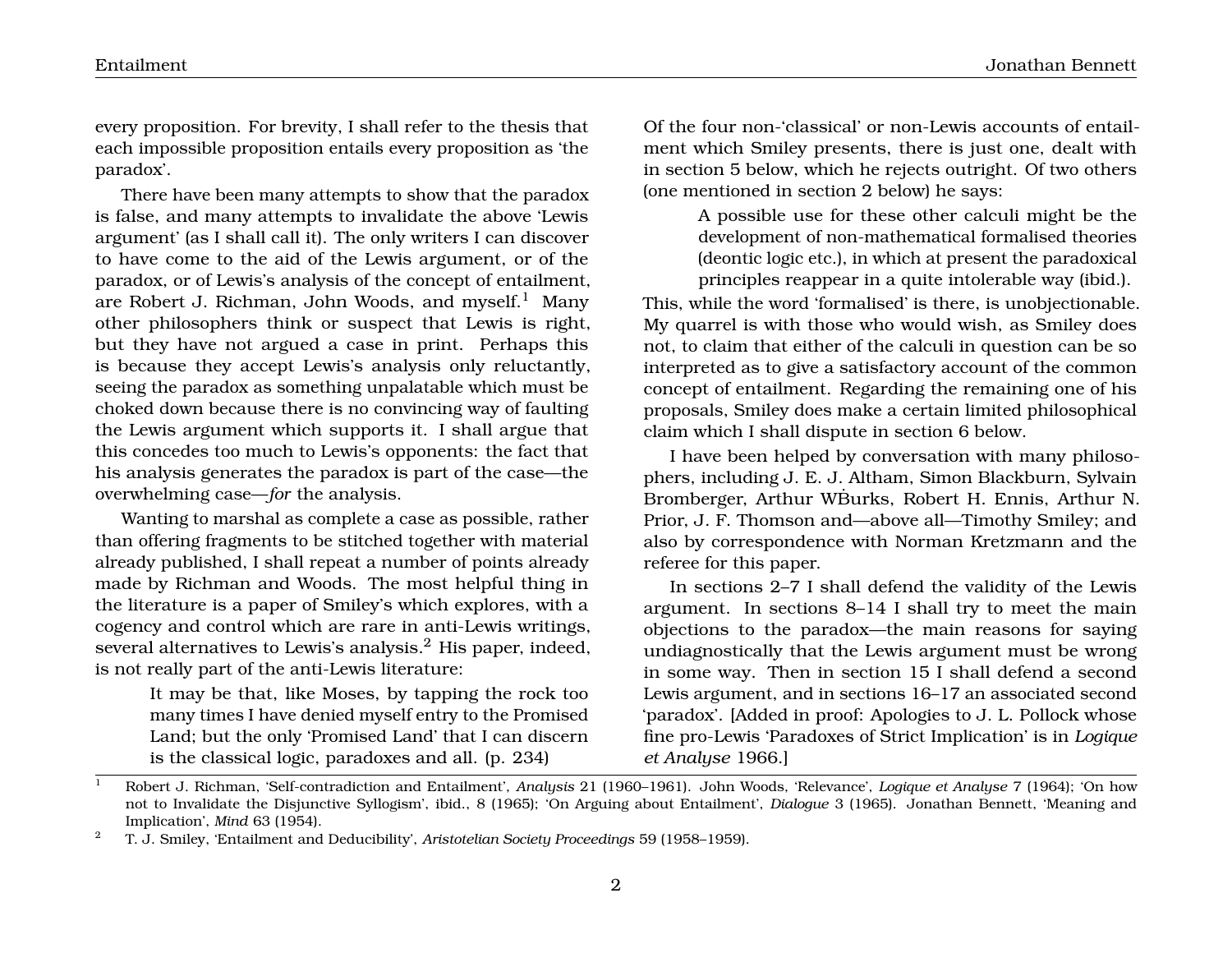Thus, I shall argue not directly for the truth of Lewis's analysis, but only for two of its most striking consequences namely, the 'paradoxes'. But the latter have in fact been the main obstacles to acceptance of the analysis; and so my arguments, if successful in their immediate purpose, will also count fairly heavily in favor of Lewis's analysis of the common concept of entailment.

#### **2. From conjunctions to conjuncts**

The first move of the Lewis argument, from (1) to (2), has been challenged on the grounds that  $(P \& R) \rightarrow P$  is not unrestrictedly true. (The analogous objection to the move from [1] to [3] need not be separately discussed.) Nelson, indeed, has taken the strong line that every instance of that principle is false.<sup>1</sup> To assess this claim, construed as one about the common concept of entailment, we must know how to apply it to what is said in plain English. When does an English sentence express something of the form (P & R)? There seem to be only two possible answers:

**(i)** A proposition has the form (P & R) if it *could* be expressed by two sentences linked by an 'and'. But by that criterion Nelson's denial rules out all the entailments we ordinarily accept, does not count any of our ordinary arguments as valid; for what makes an argument valid in any plain case is just the fact that the premise expresses what the conclusion does plus (perhaps) a bit more. In such cases as the move from *x is red* to *x is colored* there is no snappy way of expressing the 'bit more'; but there is always a clumsy way of doing so—for example,

*If x is colored then x is red* or

*x is not both colored and not red*.

I am here depending upon the general principle that if  $S \rightarrow P$ then S is logically equivalent to (P and  $\neg$ (P &  $\neg$ S). If Nelson

accepts this and denies that (P and  $\neg (P \& \rightarrow S)$ )  $\rightarrow P$ , he must deny that  $S \rightarrow P$ . That is, he cannot allow that any entailments hold.

Nelson would probably reject the principle that if  $S \rightarrow P$  then S is equivalent to  $(P \text{ and } \neg (P \& \neg S))$ , denying, for example, that *x is red* is equivalent to *x is colored and x is not both colored and not red*. That would block the argument of the preceding paragraph. But it would also, unless accompanied by a detailed positive account of logical equivalence such as Nelson does not give, block any attempt to assess his position when interpreted according to criterion **(i)**. The criterion itself rests heavily on the notion of equivalence: the question of whether S 'could be expressed' by two sentences linked by 'and' involves questions of the form 'Is S equivalent to the proposition that. . . ?' with the blank filled by a suitable 'and'-using sentence. To be able to do anything with the criterion, then, we must either be allowed to use the notion of logical equivalence with normal liberality as I have done, or else be told precisely how that liberality is to be restricted. So, although my argument in the preceding paragraph is not decisive, I submit that if Nelson opts for criterion **(i)** the ball is on his side of the net.

**(ii)** A bit of English expresses a proposition of the form (P & R) only if it does consist of two sentences linked by 'and'. By this criterion, Nelson's denial implies that *x is rectangular* is entailed by *x is square* but not by *x is rectangular and x is equilateral*: argument-validity now depends not just upon what the premises say but upon how they say it. Now, we do indeed sometimes praise or criticize an argument for reasons which concern how it is worded; but it is quite another matter to use such assessments as those as the basis for our whole theory of validity. If the latter is to be given such

<sup>1</sup> E. J. Nelson, 'Intensional Relations', *Mind* 39 (1930).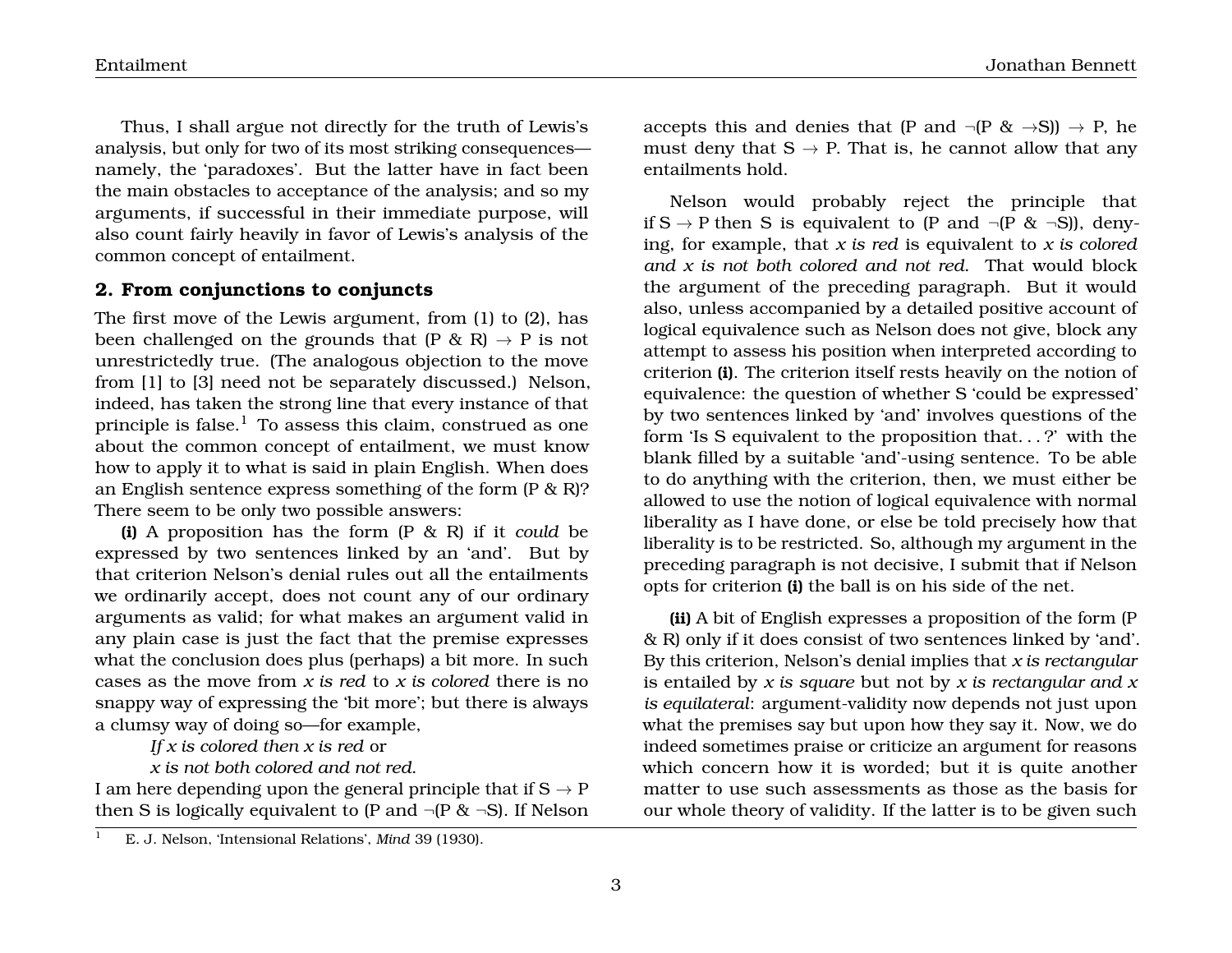a basis, we must put away our Ps and Qs (which we use precisely in order to bypass details of wording), and must embark on a kind of philosophical inquiry which, so far as I know, no-one has even begun to attempt. Criterion **(ii)**, in short, adopts a revolutionary approach to argument-validity but is not accompanied by any of the spadework needed to show that the revolution could possibly succeed.

Why should anyone think that P does not follow from (P & R) if the latter is so worded that an 'and' neatly splits off P from R? My guess—and one is forced to guess—is that an argument-move which is thus worded looks too trivial to count as a move, has an air of 'not getting anywhere'. There could hardly be a worse motivation for the view in question; for a prime requirement of a cogent, fully expressed, deductively valid argument is that each separate step shall be so trivially or obviously valid that it looks less like a 'move' than like a stammer.

Suppose that these objections could be met. Suppose indeed that Nelson's position, applied according to criterion **(ii)**, were actually correct. Indefinitely many Lewis-type paradoxes would still be left standing. While unable to maintain that 'Grass is green and it is not the case that grass is green' entails everything, we should have no reason for denying that 'My scarf is a triangular square' entails everything. But the usual reasons for rejecting the Lewis analysis, inadequate as they are, have as much force against the latter as against the former.

By saying that every instance of  $(P \& R) \rightarrow P$  is false, Nelson landed himself in difficulties which could be seen without asking how '&' relates to 'and'. For example, he had to restrict the innocent principle (((P  $\supset$  Q) & (Q  $\supset$  R))  $\rightarrow$  (P ⊃ R), because when P is substituted for Q and for R in this

the result has the form  $(P \& P) \rightarrow P$  which is of the form  $(P \& R) \rightarrow P$ . Smiley points out that such troubles could be avoided by weakening Nelson's position: instead of saying that every instance of  $(P \& R) \rightarrow P$  is false, simply decline to allow that every instance of it is true.<sup>1</sup>

This certainly improves on Nelson's position, considered as a possible stand in the development of a formal logic of entailment. Considered as a suggestion about the common concept of entailment, however, it says too little to be assessed. Someone who seeks to make philosophical capital out of Smiley's suggestion must tell us what English sentences he takes to express propositions of the form (P & R), give examples of sentences of that kind for which he regards the corresponding move from (P & R) to P as invalid, and defend what he says about those examples. Then we shall have something to argue with.

Analogous remarks apply to Smiley's weakening of the over-strong position of Nelson's discussed in my next section.

A very different line of attack on the move from (1) to (2) will be discussed in section 5 below.

## **3. From disjuncts to disjunctions**

The denial that  $(2) \rightarrow (4)$ , based on the rejection of  $P \rightarrow (P \vee Q)$ , stands or falls with the rejection of  $(P \& R) \rightarrow P$ ; for the two are inter-derivable by means of logical principles such as contraposition—which so far as I know have never been challenged by opponents of the paradox.

This link between the two rejections is mirrored by a similarity in the arguments against them. When does something in English have the form  $(P \vee Q)$ ? Again, there seem to be only two prima facie possible answers. (i) A proposition is of that form if it *could be* expressed by two sentences linked by

Smiley, op. cit., p. 249.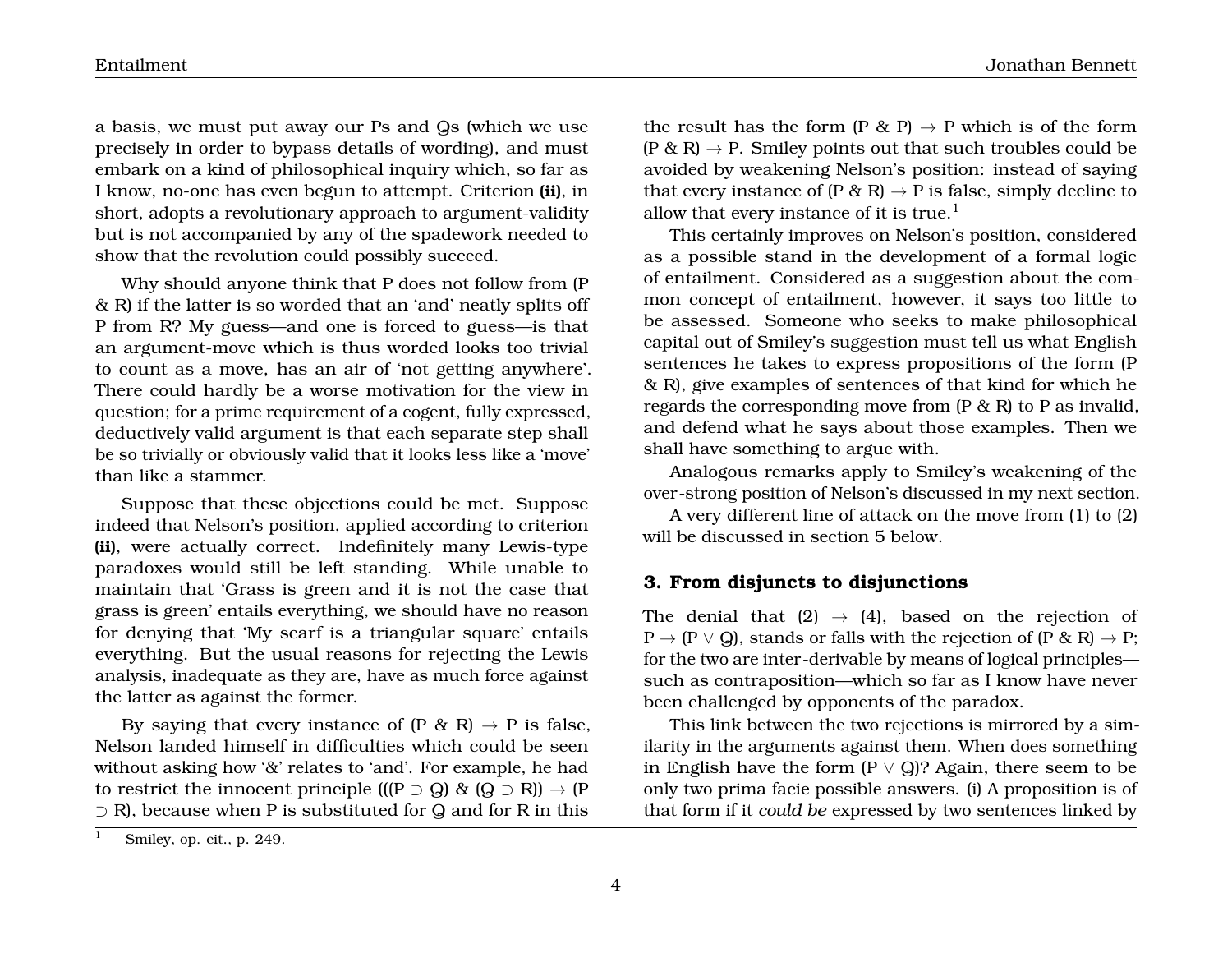an 'or'. But Nelson's rejection of every instance of  $P \rightarrow (P \vee Q)$ , on that criterion for its application, rejects every entailment. For suppose that  $P \rightarrow S$ ; then S is logically equivalent to (P or  $(-P \& S)$ ); the view under discussion, in its criterion (i) version, denies that  $P \rightarrow (P \text{ or } (\neg P \& S))$ ; and so it must deny that  $P \rightarrow S$  and hence reject every entailment. To this argument, as to the analogous one in section 2, I have to add that Nelson can escape it; for he can reject the principle that if  $P \rightarrow S$  then S is equivalent to (P or (¬P & S)). If he does, then I need to know more before I can say more. (ii) Alternatively, a sentence expresses something of the form  $(P \vee Q)$  only if it *does* consist of two sentences linked by an 'or'. This, unattractively, makes validity dependent upon details of how arguments are worded. Also, the rejection of  $P \rightarrow (P \vee Q)$ , applied by this criterion, seems to have no motivation other than that the argument-moves it condemns are all trivially or elementarily valid—which is a poor reason for condemning them as invalid.

In any case, we can construct indefinitely many Lewistype arguments in which no move counts, by criterion (ii), as having the form P-to- $(P \vee Q)$ . I remarked in section 2 that the criterion (ii) rejection of (P & R)  $\rightarrow$  P is not called into play by arguments of the form:

|                                  | (a) My scarf is a triangular square |
|----------------------------------|-------------------------------------|
| (a) $\rightarrow$                | (b) My scarf is triangular          |
| (a) $\rightarrow$                | (c) My scarf is square              |
| $(c) \rightarrow$                | (d) My scarf is square or $Q$       |
| $(b) \rightarrow$                | (e) My scarf is not square          |
| (d), (e) $\rightarrow$ (f) $Q$ , |                                     |

where Q can be any proposition you like. The criterion-(ii) rejection of P  $\rightarrow$  (P  $\vee$  Q) now condemns the move from (c) to (d); but we can get around that, too—for example, by replacing (d) by 'My scarf is rectangular' and (f) by 'My scarf is oblong'. I doubt if Lewis's opponents would be content to allow that (a) entails 'My scarf is oblong'. It may be said that the revised argument lacks the mad implausibility of the abstract Lewis argument because in the former both premise and conclusion have the same topic—namely, the shape of my scarf. That raises issues which I shall discuss in section 13 below.

## **4. The final move**

The move from (3) and (4) to (5) in the Lewis argument remained unchallenged in the literature until fairly recently, when Anderson and Belnap questioned it. More precisely, they have maintained that the Lewis argument is fallacious through ambiguity:  $P \rightarrow (P \vee Q)$  holds only where ' $\vee$ ' has a truth-functional sense, while ( $(P \vee Q)$  & ¬P)  $\rightarrow Q$  holds only where '∨' has a stronger, 'intensional' sense; and so there is no one kind of disjunction in terms of which the whole Lewis argument goes through. $^{\rm l}$  In discussing this position, I shall use '∨' truth-functionally, adopting 'V' to symbolize the supposed intensional disjunction.

Anderson and Belnap claim support from facts about the uses of 'or' in English. There is a sense of 'or'—corresponding to 'V'—in which 'P or Q' entails that P and Q are so related that one is entitled to say 'If P had not been true, Q would have been true' or 'If Q had not been true, P would have been true' or the like. I shall use  $(\neg P \Rightarrow Q)$  to symbolize the statement that P and Q are so related as to justify subjunctive (sometimes counterfactual) conditionals such as these. So, (P V Q) entails ( $\neg P \Rightarrow Q$ ). But clearly P does not entail ( $\neg P \Rightarrow Q$ ): that the sky is blue does not entail that if it

<sup>1</sup> Alan Ross Anderson and Nuel D. Belnap, Jr., 'Tautological Entailments', *Philosophical Studies* 13 1962).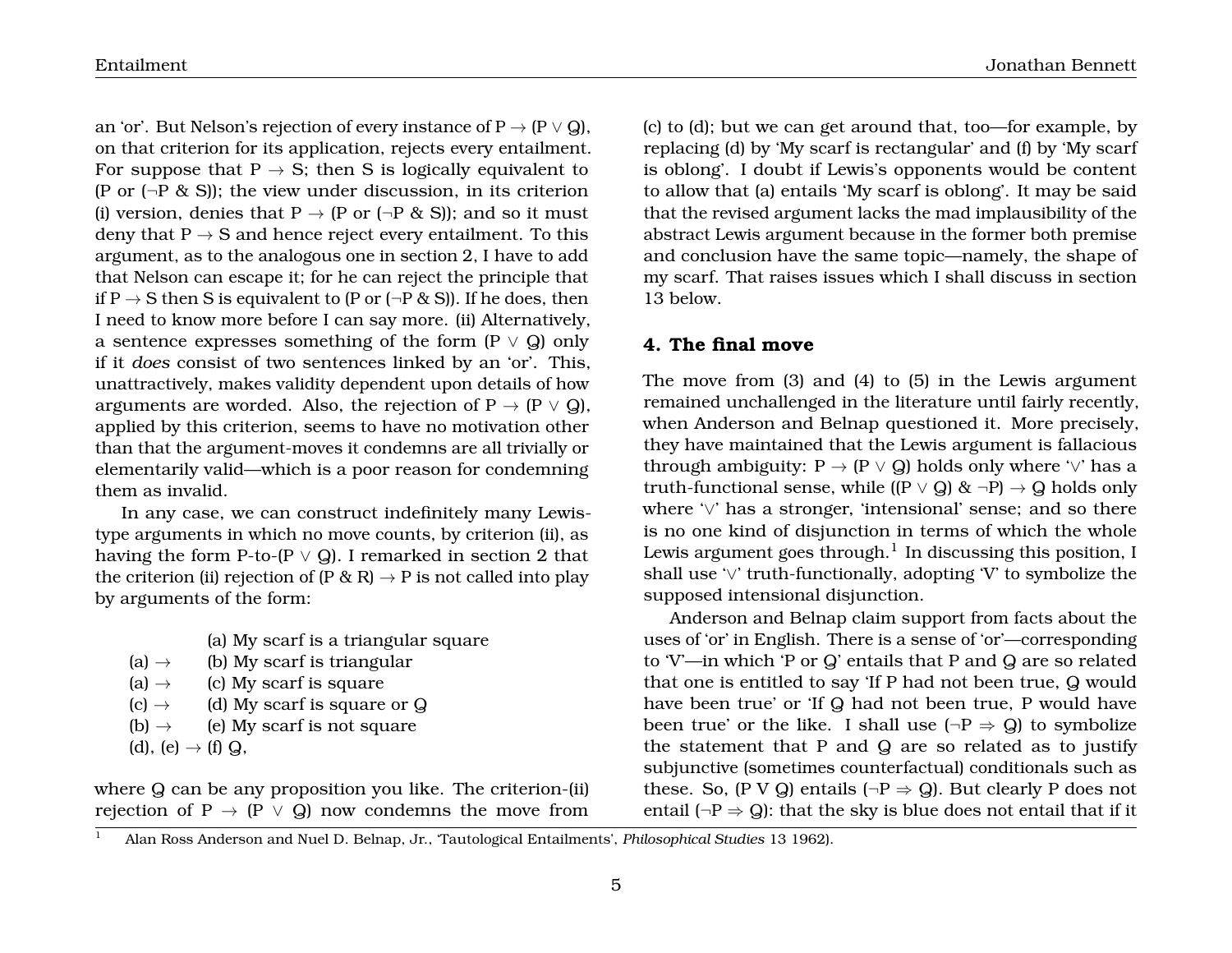were not it would be yellow. It follows, then, that P does not entail (P V Q).

Some genuine linguistic facts do lie behind all this. I should not care to embody them in the claim that 'or' is ambiguous, but let that pass in the meantime. Let us grant that (4) in the Lewis argument is ambiguous, and that if it means (P V Q) then it is not entailed by (2). To complete their case, Anderson and Belnap have also to maintain that if (4) is read truth-functionally, so that  $(2) \rightarrow (4)$ , then it is false that ((3) & (4))  $\rightarrow$  (5). This is prima facie extremely implausible, yet I cannot find that they offer any arguments for it. Of course I am going along with the denial of

 $(P \vee Q) \rightarrow (\neg P \Rightarrow Q);$ 

but what is now in question is the denial of

 $((P \vee Q) \& \neg P) \rightarrow Q,$ 

which is quite different and, one would have thought, not to be rejected except upon the basis of strenuous arguments. The best guess I can make is that Anderson and Belnap have been attracted by the following line of thought.

They explain the alleged intensional sense of 'or' as one which requires 'relevance' between the disjuncts, and the general idea seems to be this: someone who says 'P or Q' expresses (P V Q) only if he has grounds for accepting (P  $\vee$  Q) over and above any grounds he may have for accepting P or for accepting  $Q$  or for accepting  $(P \& Q)$ . If this is a sufficient as well as a necessary condition for a disjunction's being intensional—that is, for its using 'or' to mean 'V'—then 'or' will mean '∨' only when the condition in question is not satisfied. That is, someone who says 'P or Q' and thereby expresses a truth-functional disjunction will be someone who accepts 'P or Q' only because he accepts P or accepts Q or accepts (P & Q). That suggests the following argument against the principle that ((P  $\vee$  Q) &  $\neg$ P)  $\rightarrow$  Q. Someone who accepts the premise ( $P \vee Q$ )—that is, the premise 'P or Q'

construed truth-functionally—either (a) accepts it because he already accepts P, or (b) accepts it because he already accepts Q. Suppose now that he employs the disputed principle: to his premise (P  $\vee$  Q) he adds the further premise  $\neg P$ , and thence infers Q. If (a) is the case, he is caught in a contradiction; if (b) is the case, then his inferential procedure is just a useless ramble from Q to Q. In short, every use of the principle ((P  $\vee$  Q) &  $\neg$ P)  $\rightarrow$  Q involves either a logical mistake or a waste of time; and the principle ought therefore to be rejected.

But if that is a sufficient reason for rejecting the principle, then the principle  $P \rightarrow P$  ought also to be rejected; yet Anderson and Belnap accept it.

There are other difficulties as well. Suppose that you, knowing Smith to be a U.S. senator, tell me 'Smith is a U.S. senator or Smith is a U.S. representative'; and I, finding that Smith is not a representative, conclude that he is a senator. Anderson and Belnap must either say that I have argued invalidly, or say that although you meant ( $P \vee Q$ ) by your disjunction I *had* to understand (P V Q) by it. They must in fact be prepared to countenance the latter alternative, and not just because the former is clearly wrong: since the distinction between  $\vee$  and V has to do with the grounds one has for accepting the given disjunction, there are bound to be cases where a speaker and hearer cannot attach the same sense to a disjunctive form of words. This fact is one pointer to what is wrong with embodying these linguistic data in the claim that 'or' is ambiguous. It is masked by saying that in an intensional disjunction 'there is relevance' between the disjuncts; for this suggests a person-neutral demarcation, as though the distinction between (P  $\vee$  Q) and (P  $\vee$  Q) had to do only with what P and Q are. (This suggestion is encouraged by the way 'relevance' is formalized by Anderson and Belnap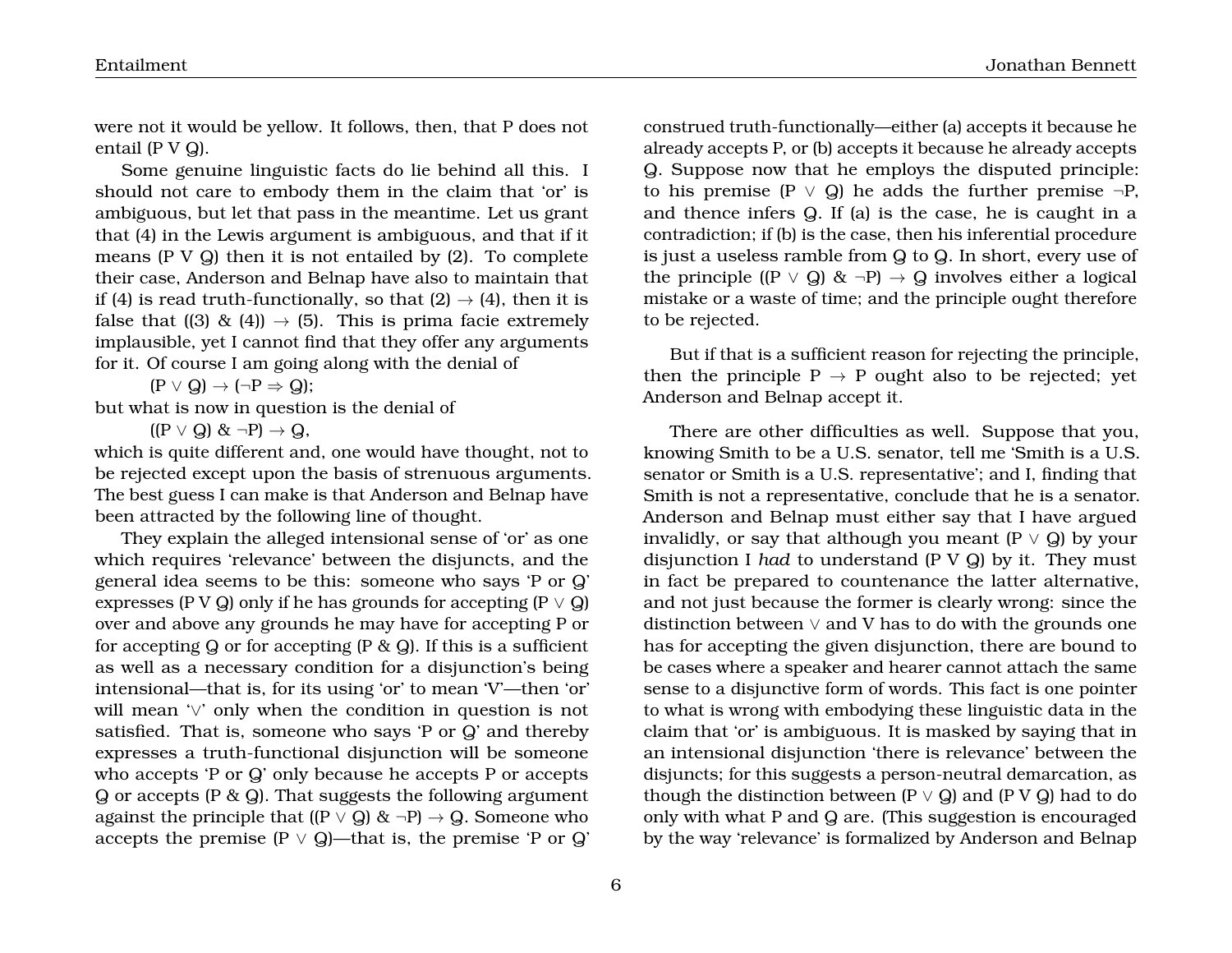in one of their systems.<sup>1</sup> But if the criterion for plain-English 'intensional disjunctions' is not person-relative in the way I have indicated, then I have not even an approximate idea of what an 'intensional disjunction' is supposed to be. If it is person-relative, on the other hand, then this is an excellent reason for denying that what we have here are two senses of 'or'.

Also, it should be noted that sentences of the form 'P or Q' seldom occur, in arguments of the disputed form *or in any other way*, except in circumstances which would lead Anderson and Belnap to say that what is expressed is an intensional disjunction. If I am in a position to say P, it is not likely to be sensible for me to utter instead the longer and weaker 'P or Q'. Issues raised by that consideration will be discussed in section 13 below, but I wonder what Anderson and Belnap would make of it.

I also wonder whether their thesis is meant to apply only to disjunctions using 'or' or the like. Does 'Smith is a member of the U.S. Congress' express a disjunction? If so, then is it an ambiguous one whose exact meaning depends upon whether the speaker knows that Smith is a U.S. senator? If it does not express a disjunction at all, and so does not fall within the scope of the Anderson-Belnap thesis, then does the latter allow the multitude of Lewis-type results which can be achieved with P-to- $(P \vee Q)$  moves, or at any rate *weakening* moves, which are not so worded as to involve 'or'?

(I once devoted an entire review of a mainly technical paper by Anderson and Belnap to assaulting some of their passing philosophical remarks about entailment.<sup>2</sup> Lest I reinforce the false impression which that might have given, let me emphasize that, unlike most of Lewis's opponents, Anderson and Belnap have offered highly developed formal embodiments of their views about entailment.)

## **5. 'Contradictions entail nothing'**

Lewis's analysis implies that if P is impossible then we cannot sort propositions out into those which P entails and those which it does not. This much has been agreed to by Strawson and K¨rner, unlike the majority of Lewis's opponents who maintain that P entails some propositions but not others.<sup>3</sup> But where Lewis takes this position because P entails everything, Strawson and Körner have taken it on the grounds that P entails nothing. I shall argue that if their position is to escape a certain overwhelming objection, it must become one which differs only slightly, and for the worse, from Lewis's.

The crucial point is that we do sometimes work with a set of premises S whose modal value is initially unknown, and learn that S is impossible precisely by finding that it entails (P  $\& \neg P$ ) or something else which is logically impossible. (There is no difference that matters for present purposes between deriving something from the set of premises  $R_1, R_2, \ldots, R_n$ , and deriving it from the single premise  $R_1 \& R_2 \& \ldots R_n$ .) To condemn all such procedures outright would be not only to deny our right to infer from impossible propositions but also to deprive us of an indispensable technique for discovering, in hard cases, that given propositions *are* impossible (and for discovering, in hard cases, that given propositions are necessary). If Strawson and Körner are to avoid such

<sup>&</sup>lt;sup>1</sup> Alan Ross Anderson and Nuel D. Belnap, jr., 'The Pure Calculus of Entailment', *Journal of Symbolic Logic* 27 (1962).

<sup>&</sup>lt;sup>2</sup> Review of 'The Pure Calculus of Entailment', *Journal of Symbolic Logic* 30 (1965), 240–241.

<sup>3</sup> P. F. Strawson, 'Necessary Propositions and Entailment-statements', *Mind* 57 (1948), 186; S. Körner, 'On Entailment', *Aristotelian Society Proceedings* 47 (1946–1947), 158. See also John Watling, 'Entailment', *Aristotelian Society Proceedings*, supp. vol. 32 (1958), 148–150.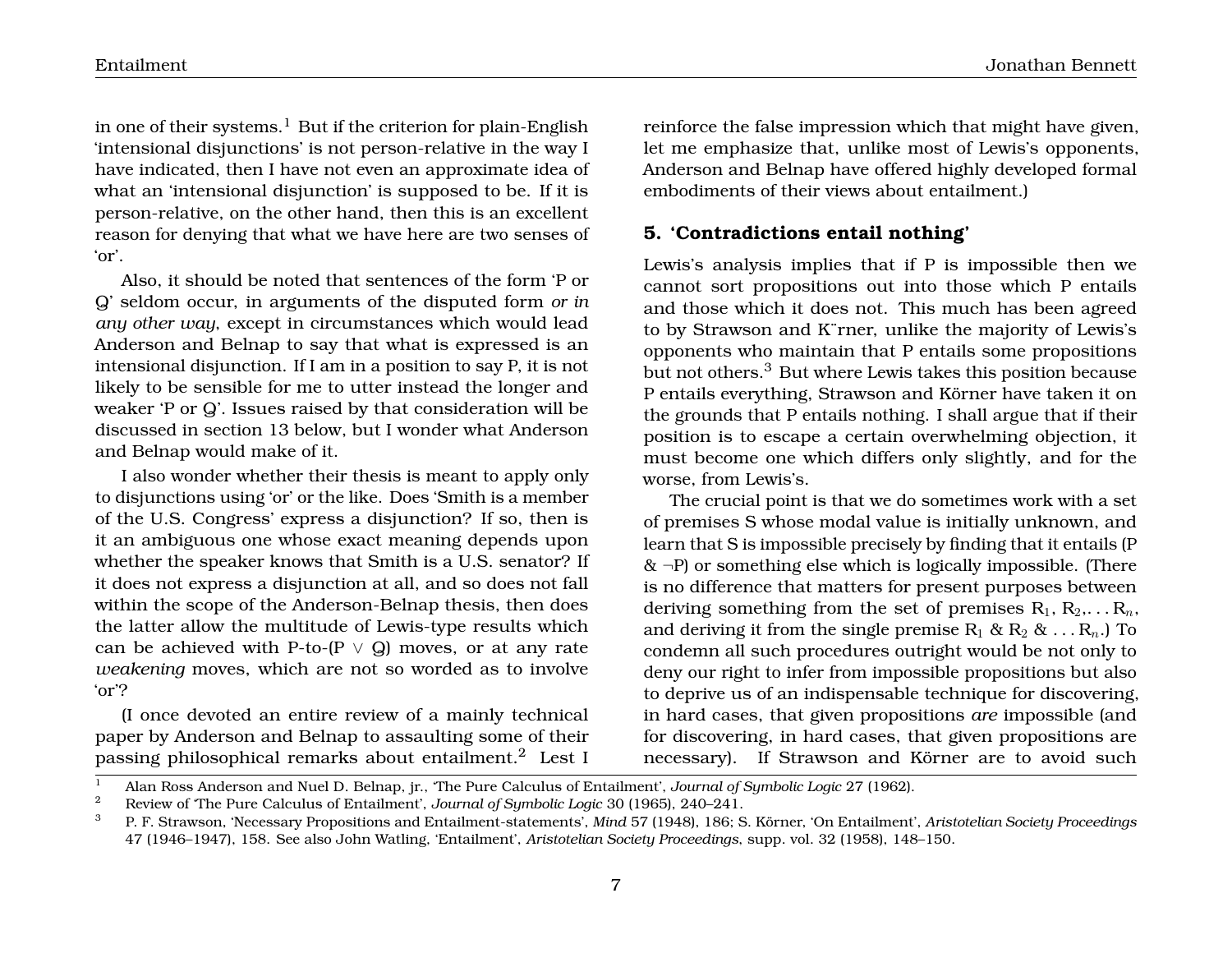iconoclastic puritanism, they will have to say something like the following. Without knowing P's modal value we can know that P either entails or (let us say) quasi-entails Q, for the relation of entailing-or-quasi-entailing is governed by principles which do not restrict the modal values of the related propositions. For example, all conjunctions entail-or-quasi-entail their conjuncts, though only consistent ones entail their conjuncts. Another and more pertinent example: if S entails-or-quasi-entails Q, and Q is impossible, then S is impossible. Given the latter principle, we can use a *reductio ad absurdum* technique to discover that S is impossible, without having to say that S actually entails anything; for the *reductio* goes through just so long as S entails-or-quasi-entails something impossible.

Only in some such form as that has the Strawson-Körner view any claims to acceptance. But then it amounts to nothing but three terminological recommendations: instead of 'P entails Q' say 'P entails or quasi-entails Q'; instead of 'P entails Q and is consistent' say 'P entails Q'; and instead of 'P entails Q and is inconsistent' say 'P quasi-entails Q'. These seem to be bad advice, and certainly they are uninteresting advice.

The relevant papers by Strawson and Körner are not very recent, and their authors might now disown the view I have been attacking; but there is a special reason for launching the attack. Confronted with the nakedly schematic form of the Lewis argument, many are inclined to protest that the argument is radically flawed because it gives with one hand what it takes back with the other, or because its premise affirms something whose denial is essential to the whole concept of argument-validity. Such remarks, cleansed of metaphor and rhetoric, embody this truth: the Lewis argument is radically flawed because it has a logically impossible premise. But that much is common ground, and does not in itself count against Lewis's view that the argument is valid. To think that it does is to make the assumption which I have therefore wanted to controvert—that impossible propositions do not entail anything.

(Von Wright has sought to use the phenomenon of *reductio ad absurdum* arguments against Lewis, maintaining that such arguments require a distinction between what is and what is not entailed by a given impossible proposition.<sup>1</sup> As Smiley points out, this is incorrect.<sup>2</sup> To show by *reductio* that P is impossible, we have only to show that  $P \rightarrow \neg P$ , or that  $P \rightarrow Q$  where Q is known to be impossible. If P entails everything else as well, so much the better.)

## **6. Transitivity and ambiguity**

The last resort is to deny that entailment is transitive. One who takes this line might be expected to adduce evidence that careful, intelligent, literate people do generally decline to allow that, just because R follows from Q which follows from P, therefore R follows from P; but no-one has even tried to produce evidence for this extraordinary view. The fact that some philosophers say that entailment is not transitive is not evidence. If a good enough philosopher says this, we may be led to think that, implausible as the view is, some case can be made for it; but then We shall wait to hear the case.

Some have said, more modestly, that 'entails' has one sense in which entailment is not transitive. If this thesis is to touch Lewis's position, several conditions must be met. (i) The allegedly non-transitive sense of 'entails' must be explained; and sometimes not even this much is done.

<sup>1</sup> G. H. Von Wright, *Logical Studies* (London, 1957), p. 174.

<sup>2</sup> Smiley, op. cit., pp. 237–238.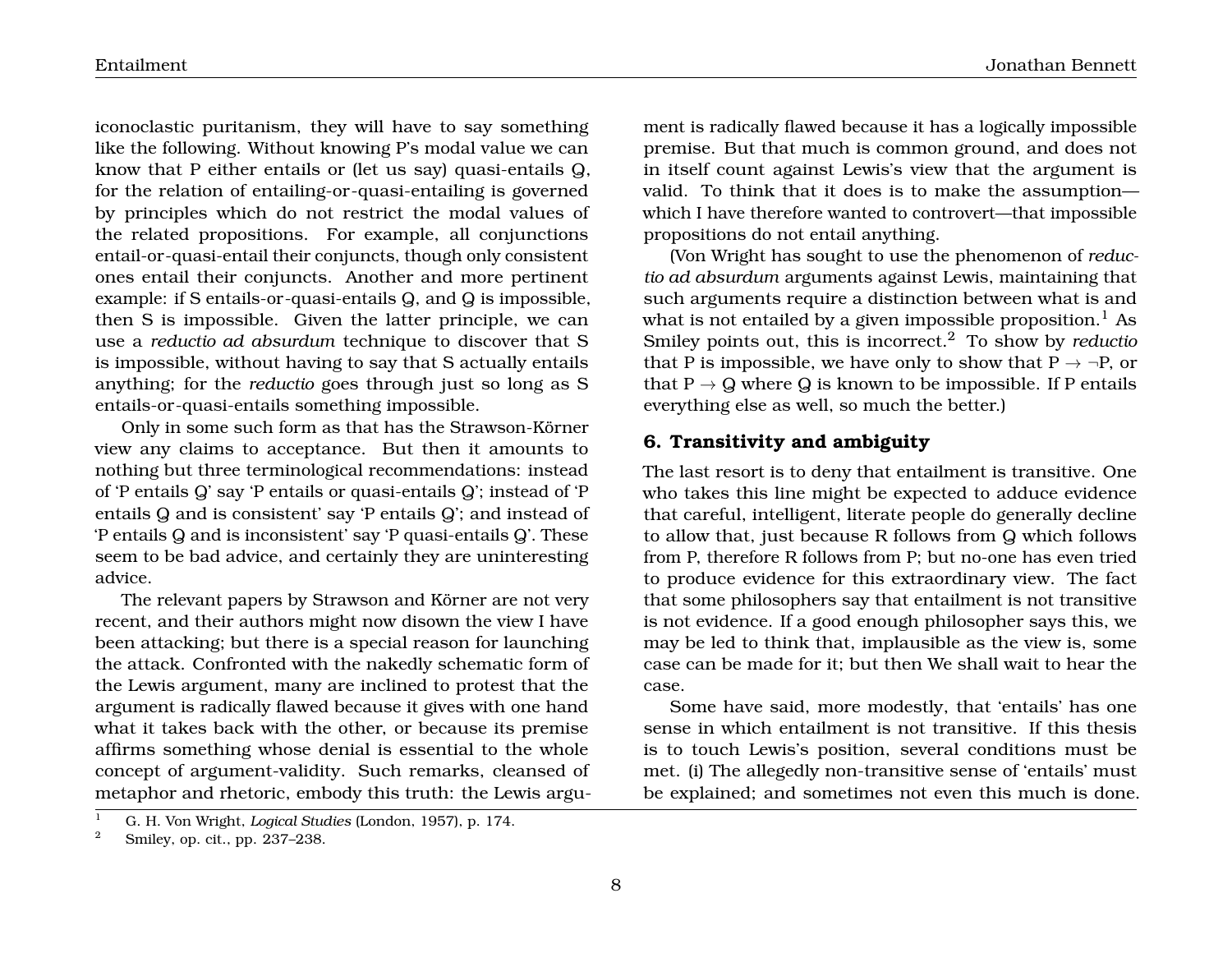Entailment Jonathan Bennett

(ii) The Lewis results must be shown not to hold for the non-transitive sense of 'entails'. Attempts by Von Wright and Geach failed to satisfy this minimal condition. $^1\;$  (iii) The non-transitive sense must be one which 'entails' does have—that is, which is possessed by each expression in the cluster for which 'entails' is a shorthand.

Smiley has defined a relation (I shall call it S-entailment) which satisfies the first two conditions.<sup>2</sup> He defines it in a formal language, but it can be generalized to cover informal contexts as well. S-entailment is, in effect, a formalized version of one-step entailment. Let us call a principle of inference 'basic' if one application of it can lead from a contingent premise to a contingent conclusion: then 'P S-entails Q' can be defined as 'Q can be derived from P by a single application of a basic principle of inference'. This validates every step in the Lewis argument, but does not validate the move from  $(P \& \neg P)$  to  $Q$ .

So far, so good; but what about condition (iii)? Smiley rightly says that S-entailment is not a merely factitious construct: it does play a role in our logical thinking because ordinary transitive entailment is the ancestral of S-entailment, and this entitles Lewis's critics to an interest in the latter. (If ordinary entailment were not transitive, incidentally, it could not be the ancestral of anything.) But that is a far cry from maintaining that S-entailment expresses a sense which 'entails' and so forth do sometimes have, or, in Smiley's phrase, that S-entailment is 'a satisfactory reconstruction of an *intuitive idea of entailment*'. It does perhaps reconstruct the *idea of intuitive entailment*—that is, of obvious or elementary or one-step entailment; but that is not what has to be shown.

Furthermore, S-entailment could bring solace to Lewis's critics only if it were shown that at least one step in the Lewis argument is valid *only* if 'valid' is understood in terms of S-entailment. Smiley does not try to show this, because he rightly does not believe it.

#### **7. Ambiguity and inconsistency**

The thesis that 'entails' is ambiguous in some way or other (never mind the details) might be defended on the grounds that many people are inclined to accept each step in the Lewis argument, and to agree that entailment is transitive, and yet to deny the paradox. If their position is to be consistent, it may be argued, they must be using 'entails' ambiguously—in one sense when they say some of these things, and in another when they say the rest.

But a charge of inconsistency is not adequately met by a plea of ambiguity unless there are independent grounds for the plea. If I say 'Smith earns his living doing legal work', and later say 'Smith is an old scoundrel—he hasn't done a legal thing for years', I can defend myself against a charge of contradiction by pleading that 'legal' has two senses. And I can support this by saying what the two senses are '(law-abiding' and 'pertaining to the law') and indicating how to tell which sense is involved in a given context. Without this extra backing, my plea that 'legal' is ambiguous would be mere word-spinning: it would amount to saying that I have not contradicted myself, because 'legal' has two senses, as is shown by the fact that if it has not then I have contradicted myself. In the case of the alleged ambiguity of 'entails' the extra backing seems to be unavailable.

<sup>1</sup> G. H. von Wright, op. cit.; P. T. Geach, 'Entailment', *Aristotelian Society Proceedings*, supp. vol. 32 (1958), 64. See P. F. Strawson's review of von Wright, *Philosophical Quarterly* 8 (1958), 375; and Jonathan Bennett, 'A Note on Entailment', *Mind* 68 (1959).

<sup>&</sup>lt;sup>2</sup> Smiley, op. cit., pp.  $238-242$ .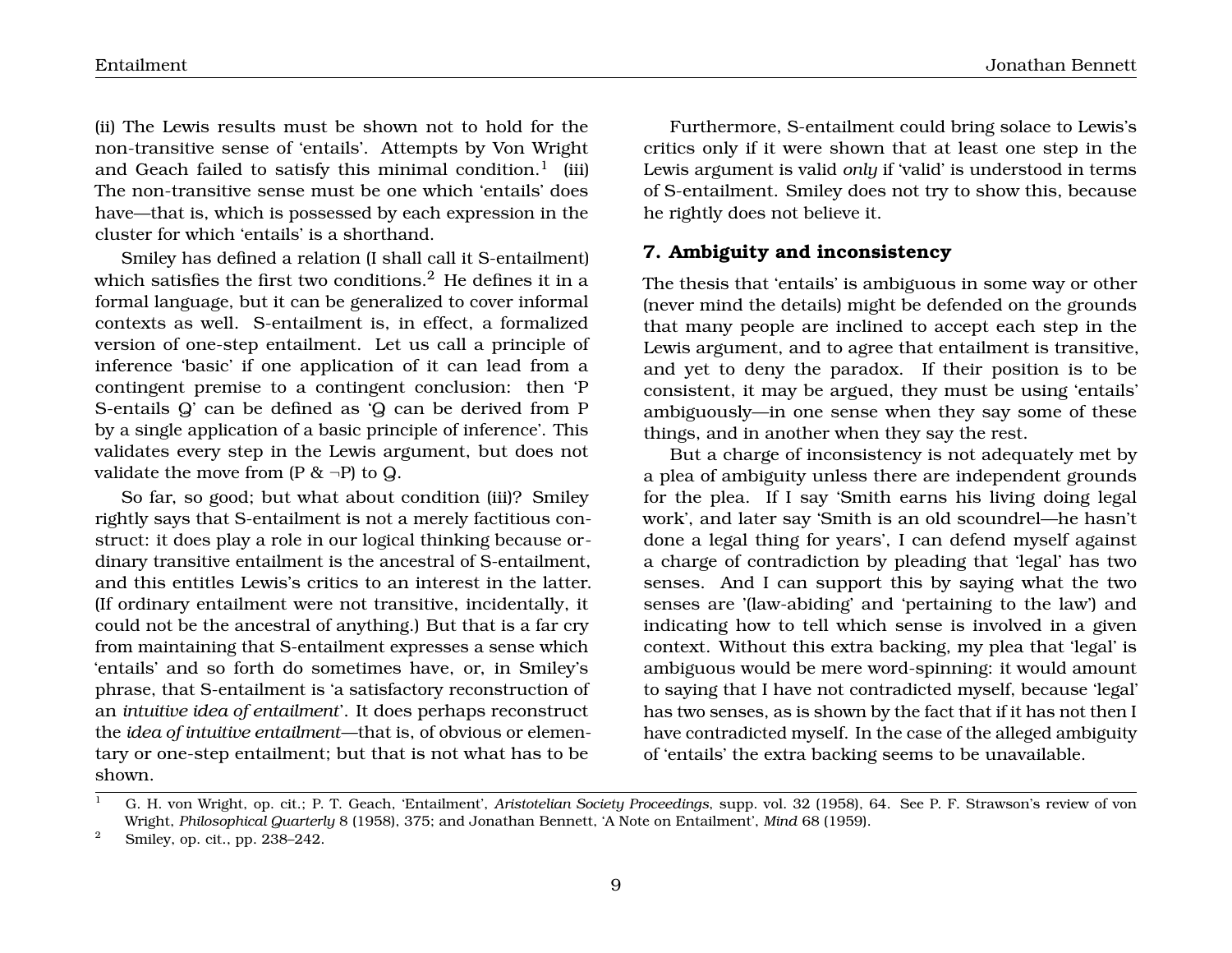This suggests a still more modest view—namely, that our concept of entailment is inconsistent. Someone might maintain that our careful and considered uses of 'entails' cannot all be salvaged with 'entails' read univocally, and agree that he cannot go on to defend a plea of ambiguity; thence concluding that the common concept of entailment is inconsistent. If he were right, we should have to select the most satisfactory subset from all the entailment principles we are initially inclined to accept, and relinquish the rest. But if our concept of entailment is inconsistent, it is so because (i) our natural inclination to deny Lewis-type results clashes with (ii) everything else we are inclined to say using 'entails' and the rest; in which case the rational course is to 'select' (ii) and relinquish (i).

*Is* the common concept of entailment inconsistent? Those who accept each step in the Lewis argument, and agree that entailment is transitive, yet deny the paradox, are indeed guilty of inconsistency; but that is a fact about them rather than about entailment. The fact that many people, while accepting each step in the Lewis argument, and so forth, are strongly inclined to deny the paradox, may look more like evidence for inconsistency in the concept; though even here less charitable diagnoses are possible. But if it is clear that we ought to accept the paradox, it does not matter much whether this acceptance is described as our rectifying a previously inconsistent concept or as our handling more competently the consistent concept we have had all along.<sup>1</sup>

Attempts to invalidate the Lewis argument, then, seem to be doomed. Some have accepted this conclusion only with reluctance, feeling that there ought to be something wrong with the argument. Let us consider why.

#### **8. Counterintuitiveness**

It is sometimes said that  $(P \& \neg P) \rightarrow Q$  is 'counterintuitive', 'unacceptable', 'totally implausible', 'outrageous' or the like. To call the paradox 'counterintuitive' is, apparently, to say that it seems to be logically false. Perhaps it does, but then so does 'There are as many odd prime numbers as odd numbers', yet this is true by the only viable criterion of equal-numberedness we have. Our resistance to it can be explained: most of our thinking about numbers involves only finite classes, and it never is the case that there are as many Fs as Gs if the Fs are a proper subclass of the *finite* class of Gs. If someone said 'Yes, I see all that, and I have no alternative criterion of equal-numberedness; but I still don't accept that there are as many odd prime numbers as odd numbers', we should dismiss this as mere autobiography.

Yet consider what happens when entailment is in question. Lewy, for example, has produced an apparently valid proof from true premises of something I shall call P:

> '*There are exactly ten brothers* and *there are exactly ten brothers* entails *There are exactly as many brothers as male siblings*'.

This, as Lewy notes, is a consequence of Lewis's analysis (see section 15 below), though his own route to it owes nothing to Lewis. My concern is not with P itself but with the manner of Lewy's rejection of it. This is typical of appeals to 'intuition' and the like by Lewis's opponents, except for the fact (which is my somewhat unfair reason for selecting it) that it is more explicit and candid than the average:

> Have I merely shown that [P is true] though at first sight it does not seem to [be] so? I do not really think so. Of course, it often happens that a proposition does not seem to be entailed by another proposition,. . . but

<sup>1</sup> For a fuller treatment of the topic of section 7, see Woods, 'On Arguing about Entailment', pp. 416–421.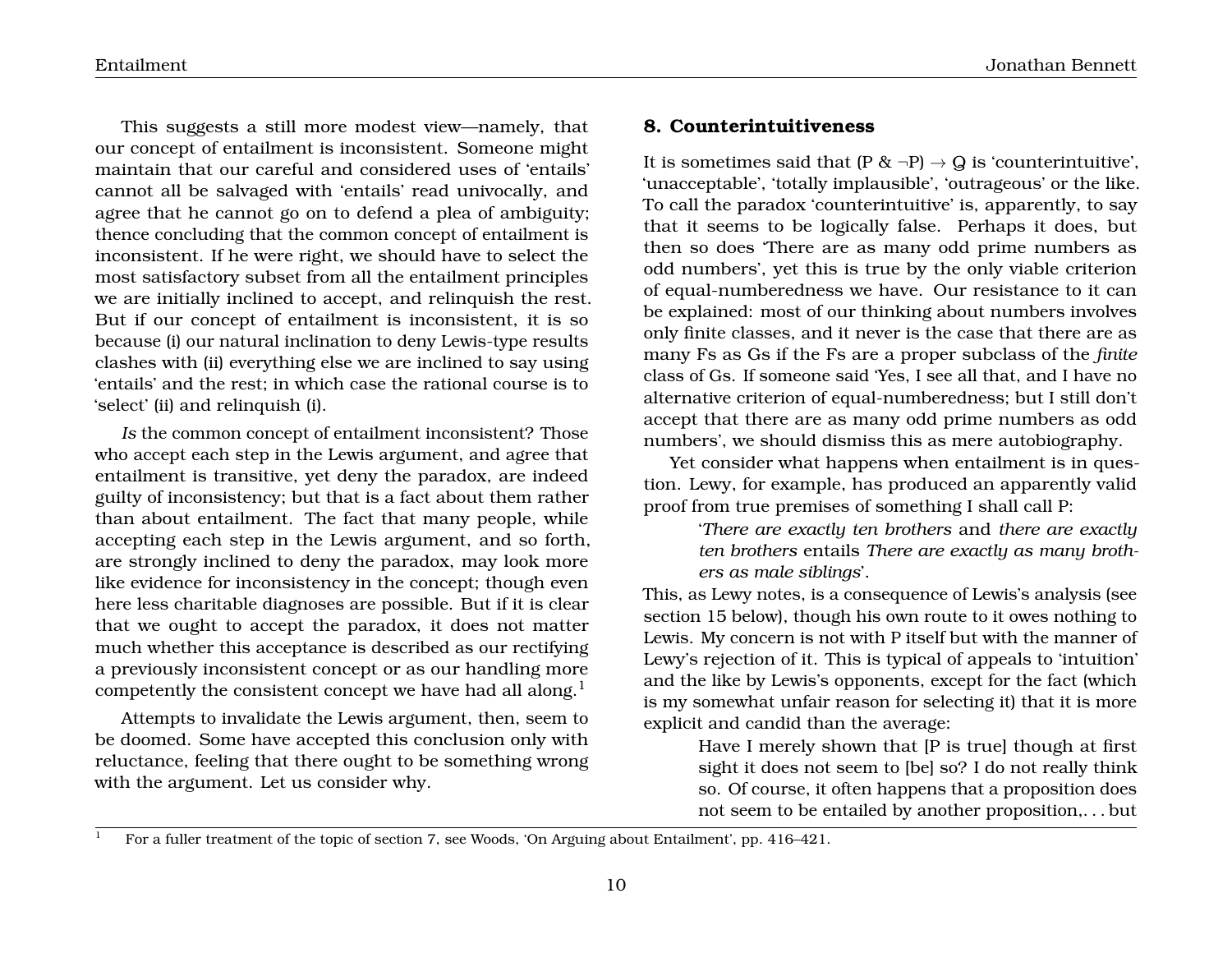then a proof is produced that it is so entailed. And a man who denied that the entailment in question held, would be said not to have understood the proof. But in the [present] case the position does not seem to me to be at all like this . . . I think I can understand quite well the relevant 'proof', and yet I am not really willing, even after considerable reflexion, to accept the alleged conclusion. In other words, to put the point briefly, [P] is highly counter-intuitive, not just surprising.<sup>1</sup>

Lewy rests everything on the distinction between surprisingness and counterintuitiveness, yet he gives no content to 'P is counterintuitive' except the autobiographical report 'I am not really willing, even after considerable reflexion, to accept P'. No arguments are offered—not even a report on the structure and content of the 'considerable reflexion'.

Counterintuitiveness can operate as a final court of appeal, down at the ground-floor level where 'It is counterintuitive' means 'Everyone would agree that it is a patent abuse of the language'. But what can it amount to at the level of controversial general principles in logic or philosophy? At most, a judgment of counterintuitiveness may lead to a search for arguments against the thesis in question—for instance, the thesis that (P &  $\neg$ P)  $\rightarrow$  Q. This particular search has been under way for decades, and has so far most miserably failed. Yet still we are told that the paradox ought to be rejected because it is counterintuitive; as though the hunch which motivated the search for arguments could, merely by surviving the failure to find any, count as an argument itself.

## Entailment Jonathan Bennett

#### **9. Meaning-connection**

It is often said that the paradox infringes the principle that if  $P \rightarrow Q$  then P must be 'connected in meaning' with  $Q<sup>2</sup>$ . This complaint has never yet been accompanied by an elucidation of 'meaning-connection' (as distinct from a suggested representation of it in an extremely limited formal language), let alone by an attempt to show that in the given sense of 'meaning-connection' it is true both that (a) where there is an entailment there is a meaning-connection, and that (b) for some Q there is no meaning-connection between  $(P \& \neg P)$ and Q.

The following thesis is arguable. To establish a really elementary entailment is to note certain facts about meanings: to know that *x is a triangle* entails *x has three sides* is to know certain facts about the meanings of 'is a triangle' and 'has three sides' or equivalent expressions in some other language. More specifically, it is to know that saying of something that it 'is a triangle' is just one way of saying, perhaps among other things, what is also expressed by saying that it 'has three sides'. This line of thought roughly locates a notion of meaning-connection (which we might call tight meaningconnection) and gives it a central relevance to entailment as a whole: entailment is the ancestral of elementary entailment, and elementary entailments hold only where there are tight meaning-connections. Lewis's opponents, when they express themselves on the epistemology or metaphysics of logic, tend to reject this linguistic or 'conventionalist' view; yet the latter may nevertheless lurk behind the confident assumption that there is a sense of 'meaning-connection' in which (a) there is a meaning-connection wherever there is an entailment, and (b) for some Q there is no meaning-connection between

<sup>1</sup> C. Lewy, 'Entailment and Propositional Identity', *Aristotelian Society Proceedings* 64 (1963–1964), 111.

<sup>2</sup> Nelson, op. cit.; Austin Duncan-Jones, 'Is Strict Implication the same as Entailment'? *Analysis* 2 (1935); Charles A. Baylis, 'Implication and Subsumption', *Monist* 41 (1931). For other references, see Bennett, 'Meaning and Implication'.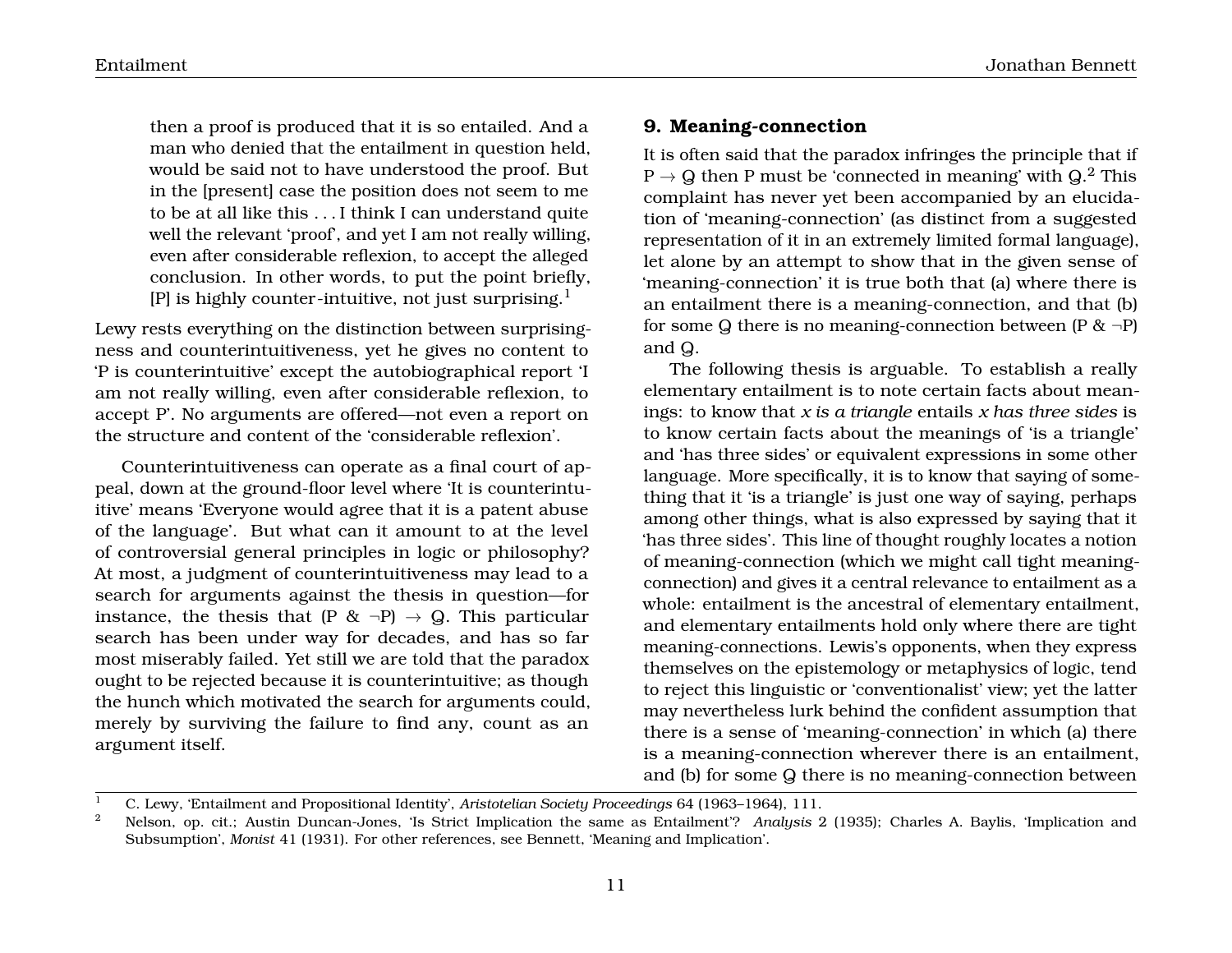(P  $\&$   $\neg$ P) and Q. But it will not do, for (a) is certainly false on this account of meaning-connection. Even if it is true that if P  $\rightarrow$  Q. then there are some  $R_1, \ldots, R_n$  such that P is tightly meaning-connected to  $R_1$ , and  $R_1$  to  $R_2$ ,..., and  $R_n$  to Q, it simply does not follow that if  $P \rightarrow Q$ , then P is tightly meaning-connected to Q.

'But if there is a *tight* meaning-connection between P and  $R_1$ , between  $R_1$  and  $R_2$ ,..., and between  $R_n$  and  $Q_2$ , then there must be *some* meaning-connection between P and Q.' To assess this conditional, we must understand the phrase 'some meaning-connection' which occurs in its consequent. If it requires a separate elucidation, then we are back to square one. Alternatively, it may be suggested that 'tight meaning-connection' obviously generates a sense for '(not necessarily tight) meaning-connection', and that this latter sense, even if we are at a loss to explain it, is obviously one which makes the disputed conditional true. This invites us to steer by our 'intuitions', and I for one must decline. I suggest, though, that the state of mind in which the disputed conditional seemed obviously true would be one in which the following would also seem obviously true: 'If  $x_1$ *closely* resembles  $x_2$ ,..., and  $x_{n-1}$  *closely* resembles  $x_n$ , then  $x_1$  *somewhat* resembles  $x_n$ .' Yet the latter is false unless 'resembles' is so used that everything somewhat resembles everything else.

The disputed conditional—that if there is a tight meaningconnection between each proposition and the next, then there is some meaning-connection between the first and the last—might be made true by definition of 'meaningconnection'. This need not be a lunatic procedure: it might be convenient so to use 'meaning-connected' that 'P is meaning-connected with Q' is just one way of saying that there are some  $R_1, \ldots, R_n$  such that there is a tight meaning-connection between P and  $R_1, \ldots$ , and between

 $R_n$  and Q. But this secures (a) that wherever there is an entailment there is a meaning-connection, at the price of losing hold of the other needed premise—namely, (b) that for some Q there is no meaning-connection between  $(P \& \neg P)$ and Q. For, on this account of 'is meaning-connected with', the alleged lack of meaning-connection between ( $P \& \neg P$ ) and Q can no longer be claimed to be obvious at a glance: the question of whether there is a meaning-connection is now the question of whether (P &  $\neg$ P)  $\rightarrow$  Q.

Perhaps those who think it useful to demand a 'meaningconnection' between entailment-related propositions think of entailment as a kind of push, and see the Lewis results as postulating action at a distance. I can find no basis for the idea that entailment is a kind of operative tie: certainly, to say that  $P \rightarrow Q$  is not to say that P's truth would bring out Q's truth, or that the assertion of P would necessitate, or even obligate one to, the assertion of Q.

The demand for a 'meaning-connection' between premise and conclusion may refer not to the cloudy notion I have been pursuing in this section, but rather to the entirely different notion of 'topic-linkage' which I shall discuss in section 13.

## **10. Other arguments**

One strategy for arguing against the paradox is to defend a principle of the form 'If  $A \rightarrow B$ , then  $\phi(A,B)$ ' and then to argue for the falsity of  $\phi$ ((P &  $\neg$ P), Q) for some Q. I have confuted one version of this strategy, in which  $\phi(A,B)$  is 'A is connected in meaning with B'; but other values of  $\phi$  might serve better.

I have heard Lewis's analysis being scoffed at on the grounds that such statements as 'If triangles were four-sided then bananas would be purple' are patent rubbish. This criticism seems to presuppose the general thesis that if  $A \rightarrow B$  then the corresponding subjunctive conditional will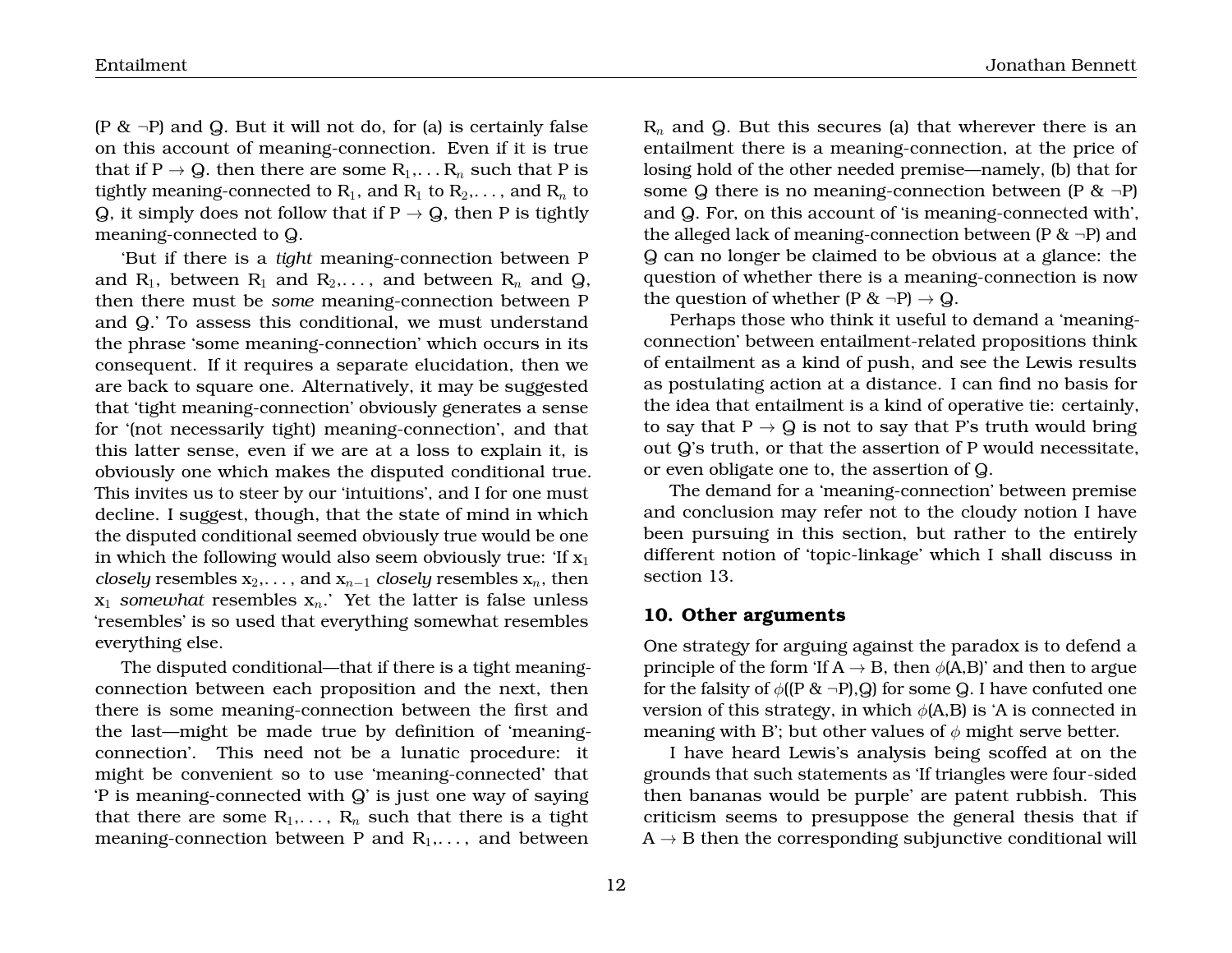not be rubbishy or peculiar. A very modest testing of this principle, however, shows that it is false. The fact is that any conditional which begins 'If triangles were four-sided. . . ' will strike one as implausible, weird, unsatisfactory: the principle in question refutes Lewis only if it shows that no obviously impossible proposition entails anything.

The thesis that obviously impossible propositions entail nothing has its attractions. In particular, it does not conflict with any serious use of *reductio ad absurdum*—that is, any use of it in an argument designed to expose an *un*obvious impossibility. But if we maintain that obvious impossibilities do not have entailments while unobvious ones do, do we not thereby throw away our last chance of capturing the concept of entailment in abstract, highly general, person-neutral principles of entailment?

Another attempt: if  $A \rightarrow B$ , then A 'gives a reason for' B; but obviously (P  $\&$   $\neg$ P) does not 'give a reason for' every Q. This value of  $\phi$  is surprisingly popular. Someone who wishes to use it argumentatively ought, one would think, first to explain what he means by 'give a reason for' and then to test his principle when it is construed in accordance with the given explanation; but I have not yet found a devotee of the principle who is prepared to undertake even the preliminary, explanatory task. I am inclined to say that no obviously impossible proposition 'gives a reason for' anything at all; but that is because I understand 'giving a reason for' as a partly epistemological notion. Perhaps those who invoke it against Lewis intend it as purely logical? If so, then they owe us an account of what logical notion they take it to be. For example, they might explain 'A gives a reason for B' as meaning that  $A \rightarrow B$ . That would secure their principle, all right, but for obvious reasons it would debar them from using it as one premise in an argument against the paradox.

Watling has argued that 'neither necessary nor contradictory propositions can be reasons for other propositions', and says that this inclines him to believe that necessary and impossible propositions do not entail anything.<sup>1</sup> By omitting the qualification 'obviously', he avoids the problem of drawing the obvious/unobvious line, only to run into the difficulty over argument by *reductio ad absurdum*. His treatment of the latter connects entailment not only with 'reasons' but also with subjunctive conditionals (p. 146), and introduces the notion of 'conceiving' as well:

> I agree that we often speak of having reasons for, or against, necessary and contradictory propositions, but I do not think that these assertions should be taken literally, any more than I think that argument by *reductio ad absurdum* involves conceiving a contradiction to be true [p. 148].

Watling goes on to remark candidly that 'I cannot give an explanation of how such assertions should be interpreted'; and I think it is fair to say that until explanations are offered, and the relevance of 'conceiving' made extremely clear, the case is too undetailed to be argued with.

It remains to be shown, then, that subjunctive conditionals or the notion of 'giving a reason for' can get us anywhere. While we are at this level of vague informality, though, I call attention to the following principle:

> $A \rightarrow B$  if and only if there is a route from A to B in which each move is licensed by our system of logical truths.

This is no cloudier than the other three principles I have been discussing; despite its greater vulnerability (it is a biconditional), it is at least as plausible as any of them; and it

Watling, op. cit., p. 149.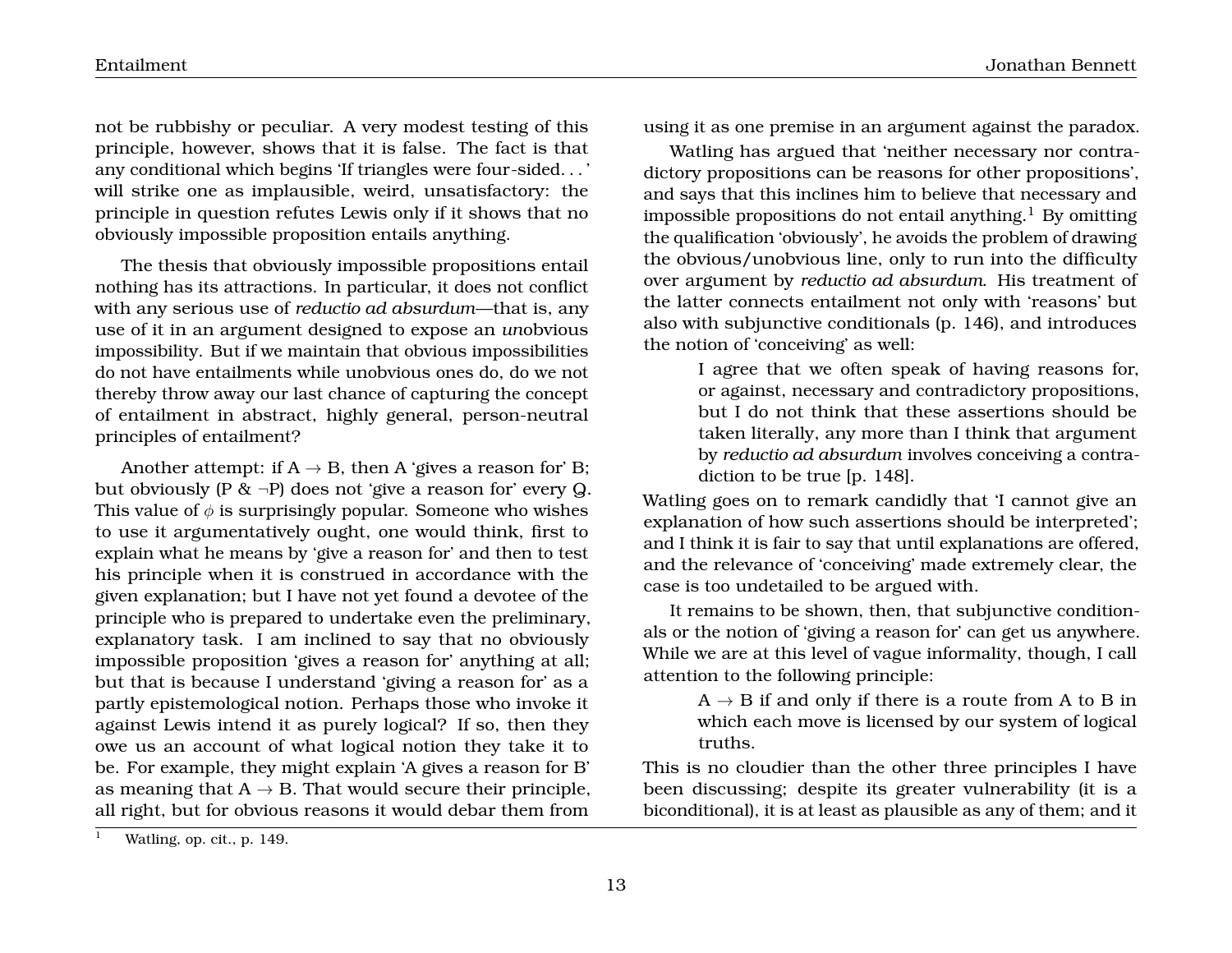positively supports the paradox. For what the paradox says, when interpreted in accordance with the above principle, is that if you start with something conflicting with the system of move-licenses there is nothing you cannot arrive at. Looked at in this way, Lewis's thesis is very unsurprising.<sup>1</sup> The only surprise is that it should emerge so directly from a simple, beautiful analysis of the concept of entailment. It is, I suggest, a positive merit in Lewis's analysis that it implies that each impossible proposition entails every proposition.

## **11. A real-life example**

One charge that I have heard leveled against the Lewis argument is that it is 'just a trick'. Certainly, it looks artificial and contrived, but then so does this:

> Let  $n_1, n_2,..., n_k$  be the set of all the primes up to and including  $n_k$ . Then consider the number

> > $M = (n_1 \times n_2 \times \ldots \times n_k) + 1.$

If M is divided by any one of  $n_1, \ldots, n_k$  there is a remainder of 1. So either M is divisible by some prime greater than  $n_k$  or else M, which is greater than  $n_k$  is itself prime. Either way, there is a prime greater than  $n_k$ . So there is no greatest prime.

Like every elegant and purposeful deductive argument, this classic proof is 'a trick' in the sense that its moves are assembled with deliberate cunning in order to reach the desired conclusion. Is there any other sense in which the Lewis argument can be called 'a trick'?

Those who protest about 'tricks' may mean that nothing with the fundamental structure of the Lewis argument could occur in real life, as an ordinary human argument carried through innocently by someone who thought he was getting somewhere. Even if they were right about this, to conclude

that the Lewis argument is therefore invalid would be to subject it to more strenuous demands than are usual when entailment principles are in question.

Anyway, they are wrong in their premise; and I want to show this, not just in order to meet their psychological needs but also as a way of introducing some further philosophical points. Consider the argument:

P: Mary went out with a woman last night;

¬P: Mary did not go out with a woman last night; so

Q: Mary went out with a man last night,

which Lewis must deem to be valid. Perhaps it does not look valid; but if you wrote down an adequate set of axioms for arithmetic, followed immediately by 'So there are no n and arrametic, ionowed inhiculately by So there are no if and<br>m such that  $\frac{n}{m} = \sqrt{2}$ , that would not look valid, either. One might even say that it was too condensed to be, humanly speaking, an argument; but the premises would entail the conclusion for all that. The argument about Mary, similarly, looks better when certain intermediate steps are supplied, like those in the abstract Lewis argument. Here is a way in which the argument might innocently be carried through.

Helen knows that Mary went out with a woman. When I ask her, 'What did Mary do last night'? she replies, 'Mary went out with someone', thinking that I am merely concerned that Mary should not have been lonely in my absence. (Or I ask, 'Did Mary go out with someone last night'? and Helen answers, 'Yes'.) Wanting to hide my jealous suspicions, I take my next question to Jane: 'Did Mary go out with a woman last night'? Jane thinks that Mary stayed home, and so—answering in accordance with her belief—she says, 'No'. Having been told that Mary went out with someone, and that she did not go out with a woman, I conclude that she went out with a man (or a child—but that spoils the drama).

<sup>1</sup> Cf. C. I. Lewis, *Survey of Symbolic Logic* (Berkeley, 1918), p. 338.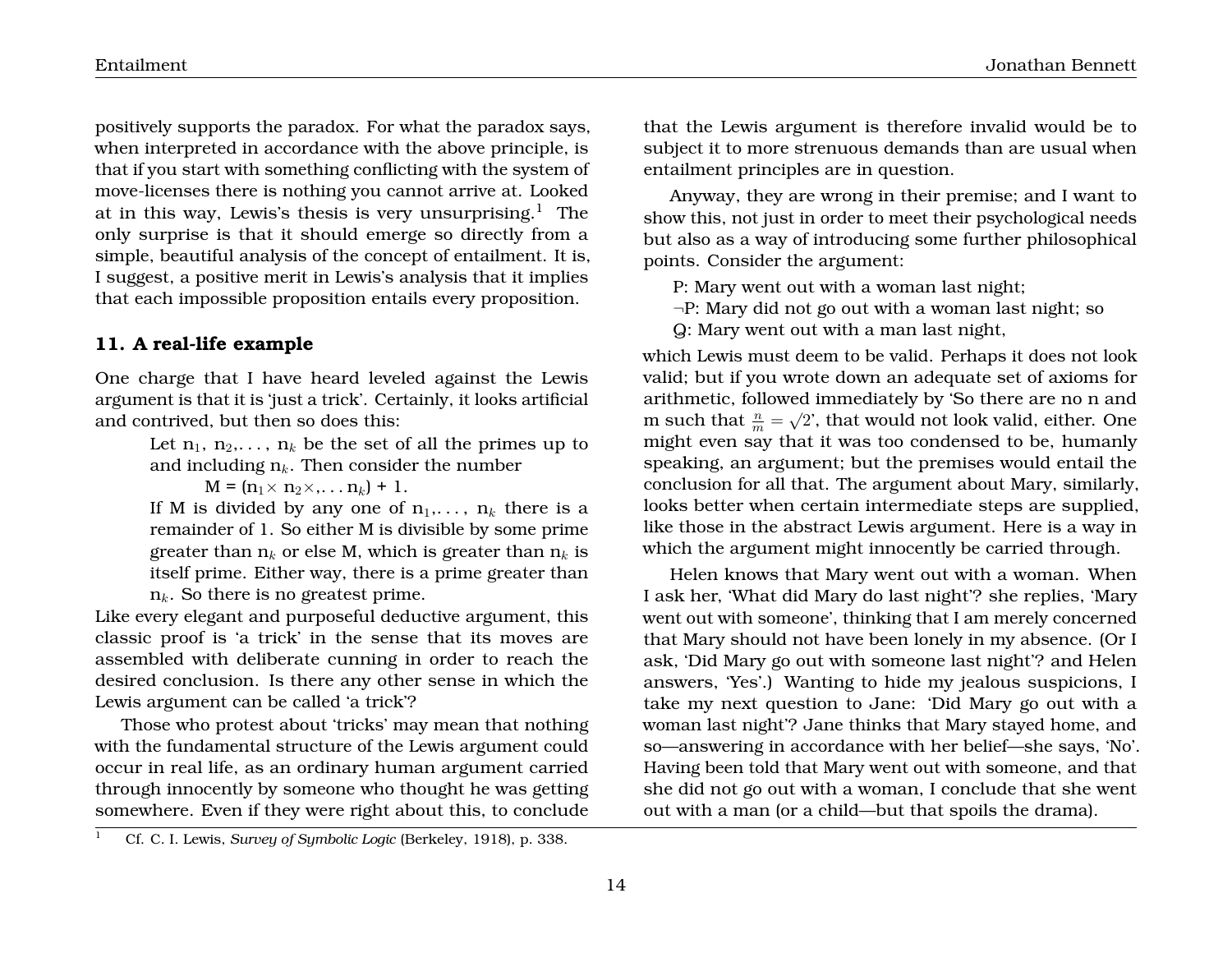After the truth comes to light, I accuse Helen and Jane of having led me to believe that Mary went out with a man on the night in question; and each replies, truthfully, that what she told me was soundly based on what she believed, and that what she believed positively excluded Mary's having gone out with a man. Helen believed P and told me ( $P \vee Q$ ). Jane believed  $(\neg P \& \neg Q)$  and told me  $\neg P$ . And I inferred Q.

No-one has made a logical mistake here: not Helen, not Jane, not I. Or must we say that one of us erred logically because of what the others were up to? If so, then argument-validity depends upon where the arguer got his premises from, or on what someone else is going to do with his conclusion. That perhaps accords with the view that entailment is not transitive, or in a different way with the person-relative notion of 'intensional disjunction'; but it is a high price to pay for the 'intuitions' of those who refuse to accept what the Lewis argument so clearly shows. (Lewis himself shared those intuitions, and then rationally set them aside. Compare his first, Nelson-like paper on the topic with what he wrote only two years later.<sup>1</sup>

The argument about Mary is (barring the child) logically valid, and it might well be conducted in real life by people whose concern was not with the Lewis analysis but with Mary. I submit, further, that the logic of the Lewis argument can be displayed in indefinitely many other examples, whose validity is highlighted by their being possible—even plausible—slices of real argumentative life.

## **12. Special features of the example**

Even if I am right about that, though, it does not follow that the Lewis argument is valid or that the paradox is true; for it might be the case that each example I could give was

valid only because of special features not shared with every instance of the Lewis argument. Let us look at the special features of the argument about Mary.

First, the logically impossible premise is distributed between two people, one conjunct apiece, and what the conjuncts jointly entail is funneled through a single person only after the weakening has gone far enough to eliminate the impossibility. Slice-of-life instances of the Lewis argument need not be like this; but in a one-person example the premise has to be unobviously impossible if we are plausibly to suppose that the protagonist, though capable of conducting the argument, might fail to spot the impossibility. This requires either a wordy premise, or a long and complex argument, and such examples are therefore inconvenient; but they can be constructed.

I concede—if that is the word—that any plausible sliceof-life example of a Lewis-type argument must either split the premise between two or more people or have a wordy premise or a lengthy argument. But this requirement for plausibility is not a requirement for validity: if it were, we should have to say that obviously impossible propositions do not entail anything; and that thesis, as well as being hard to fit into any system of general principles of entailment, seems to have nothing to recommend it.

(I have been ignoring the distinction between

The propositions  $P_1, \ldots, P_n$  jointly entail Q' and

The proposition  $(P_1 \& \ldots \& P_n)$  entails  $Q'$ . Important as it is in purely formal work, that distinction clearly has no place in our present concerns.)

Second, the conclusion and the premise pair both concern what Mary did last night. This, I think, is the only

<sup>1</sup> C. I. Lewis, 'Implication and the Algebra of Logic', *Mind* 21 (1912); 'The Calculus of Strict Implication', *Mind* 23 (1914).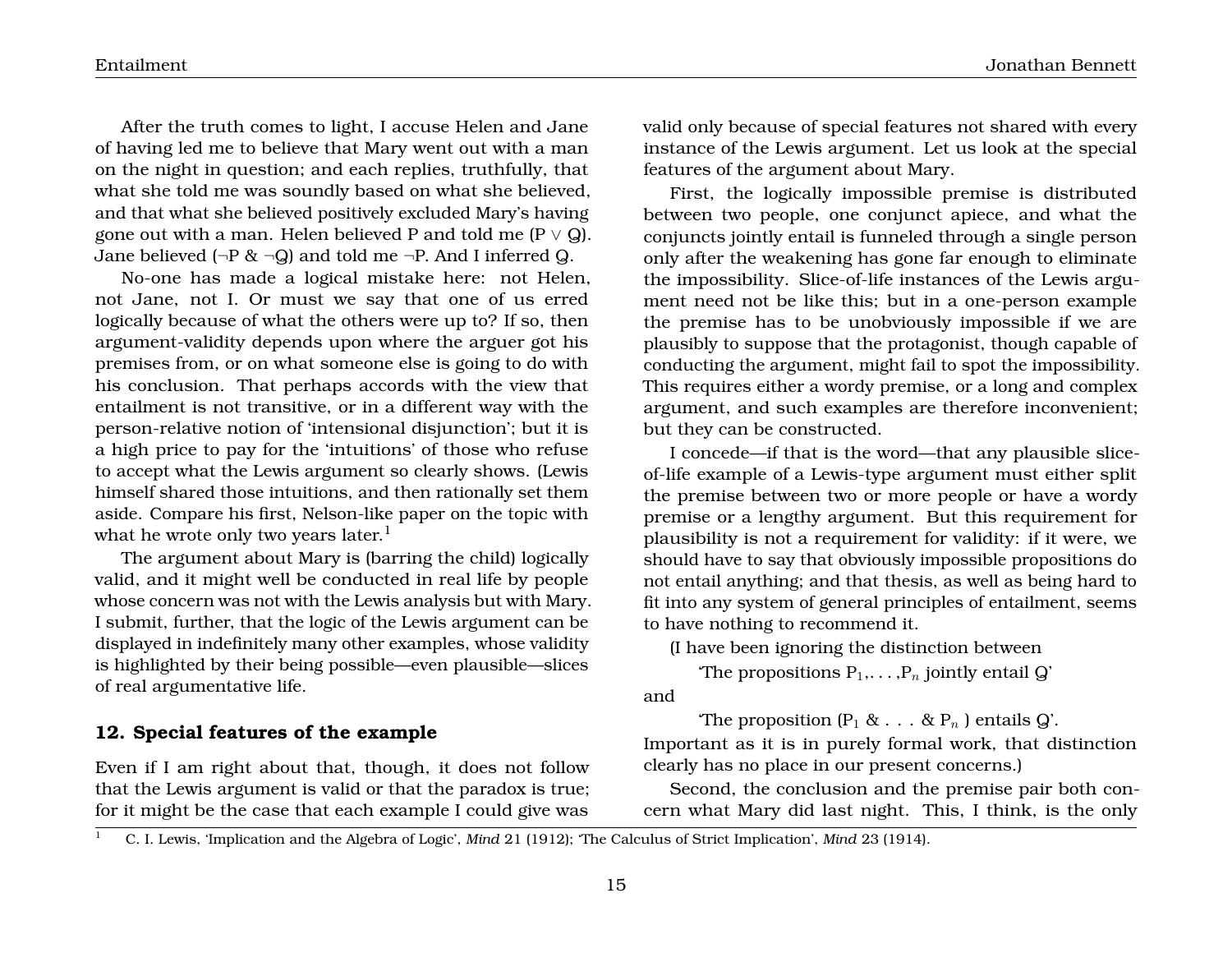other special feature of the example which needs discussion. Clearly it does need discussion: this topic-overlap can plausibly be represented as a meaning-connection which the premise has with the conclusion but not with every proposition, and this might be thought to resurrect the issue which I claimed to dispose of in section 9. So the topic-overlap must be faced. If the example did not need this special feature, why did I include it? If the feature was required, then isn't Lewis in trouble?

It is clear that in any instance of the Lewis argument the conclusion will be topic-linked with the premise if and only if the disjoining move—the move from P to  $(P \vee Q)$ —introduces a disjunction whose disjuncts are topic-linked with one another. In the argument about Mary, the move from 'Mary went out with a woman' to 'Mary went out with someone' is what corresponds to the disjoining move in the abstract Lewis argument; and that way of describing it depends upon treating 'Mary went out with someone' as equivalent to 'Mary went out with a woman or Mary went out with a man' (we are still barring the child). These disjuncts are certainly connected or topic-linked, for they both concern whom Mary went out with last night; and that is precisely the topic overlap which, we noted, obtains between the premise pair and the conclusion. So my original questions give place to the following. If the *disjoining move* did not have to have that special feature, why did I include it? If the feature was required, isn't Lewis in trouble?

The short answer is: it was necessary to introduce a disjunction with topic-linked disjuncts, but Lewis is not in trouble. The disjuncts had to be topic-linked if the example was to be plausible as a slice of real argumentative life, but this does not embarrass Lewis's analysis because it is a requirement only for plausibility and not for validity. I now defend these claims.

#### **13. Topic-linkage**

It is clear that a disjoining move can be plausible only if the person who makes it has some reason for moving from P to the weaker (P  $\vee$  Q,). Broadly speaking, he will have such a reason if he has (or thinks that his audience has) some practical or theoretical interest which is about as well served by the information that (P  $\vee$  Q,) as by the fuller information that P. For example, if my only concern is that Mary shall have had company, then 'She went out with a woman or she went out with a man' meets my need about as well as 'She went out with a woman'. If what is in question is only Smith's immunity to certain legal sanctions, then 'Smith is a U.S. senator or Smith is a U.S. representative' will serve as well as 'Smith is a U.S. senator'.

I contend that one source of our inclination to say that a given P and Q are topic-linked, or are about the same thing, is their being such that we might in easily imaginable circumstances have interests which were as well served by  $(P \vee Q)$  as by P alone. A case in which P and Q strike us as 'having nothing to do with each other' will be one where we cannot easily envisage having any use for  $(P \vee Q)$  except as a premise in a disjunctive syllogism whose conclusion was just one of the disjuncts. I am not saying: when P is not topic-linked with Q, we (sensible people that we are) decline to have interests which would be as well served by (P  $\vee$  Q) as by either disjunct. My claim goes in the opposite direction: when we cannot think of any interest of ours which would be as well served by  $(P \vee Q)$  as by either disjunct, we .express this fact by saying that P and Q are not topic-linked, or have nothing to do with one another.

So a plausible disjoining move requires disjuncts which are in the indicated way 'interest-linked' for the arguer or for his intended audience. This requirement for plausibility or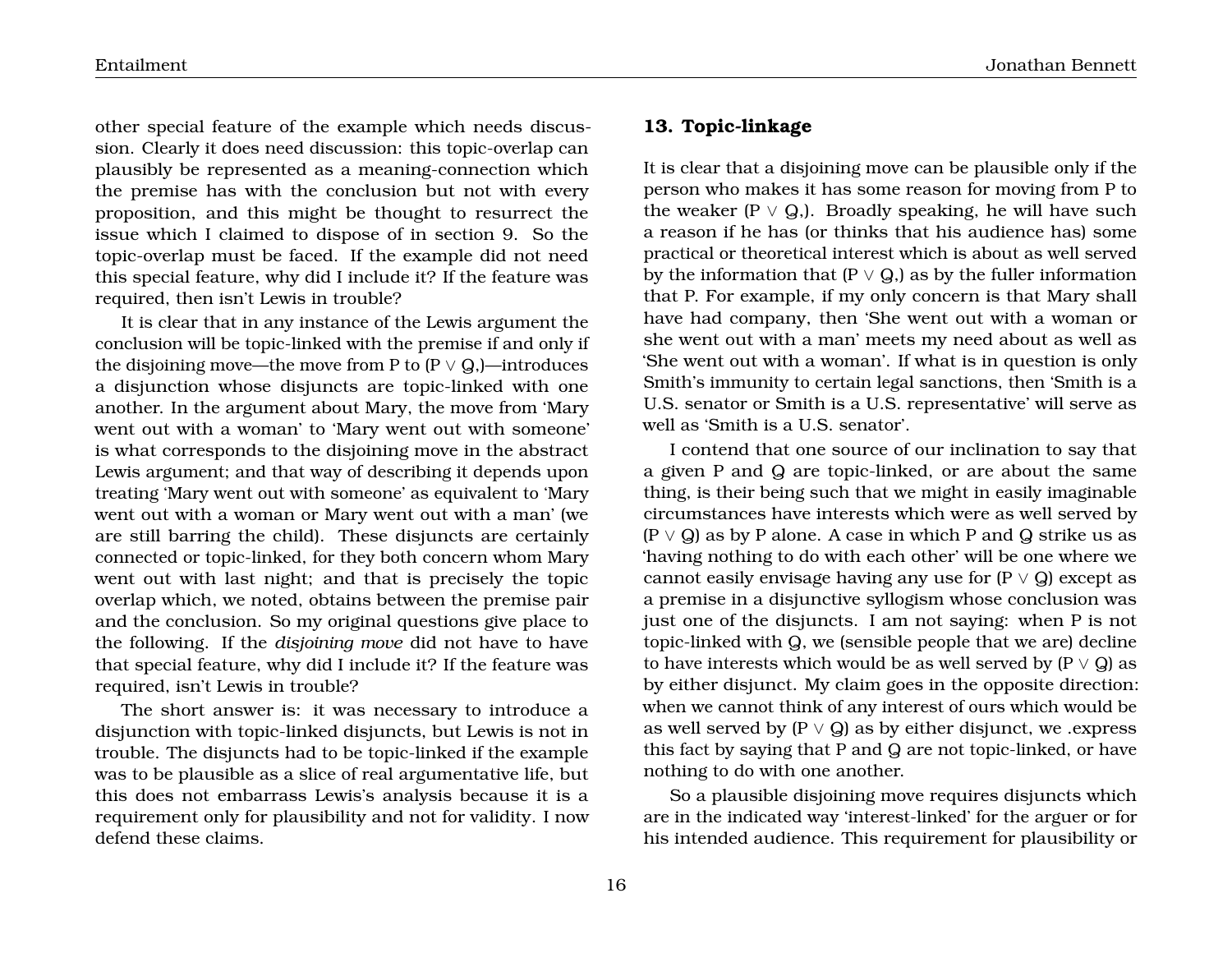naturalness, however, cannot be a requirement for validity; for the question of whether a given disjoining move satisfies the 'interest-linkage' condition is a question about what the arguer believes and about what he wants to know or to achieve. Whatever 'F' and 'G' may stand for, someone can be plausibly supposed to move from Fa to (Fa  $\vee$  Ga) just so long as there is some proposition P such that

•he thinks that (Fa  $\vee$  Ga) gives him reason to think that P,

•he has a practical or theoretical want which is partly satisfied by the information that P, and

•he does not think that either Fa or Ga alone would give him reason to accept any Q which would satisfy his want better than P does.

If that is right, then to treat interest-linkage as required not merely for plausibility but also for validity would be to put validity at the mercy of the personal interests and flatly contingent beliefs of the arguer concerned.

I have put the point in terms of a move from Fa to (Fa  $\vee$  Ga), but it holds for all disjoining moves. It is easy to see how it works, for example, in the move from 'There is an F' to 'There is an F or there is a G'. The previous example might be thought suspect because both disjuncts concerned the nature of a; and the disjuncts of the present example may also be said to be topic-linked because each concerns *what there is*. This raises an issue about word-overlaps, which I shall discuss shortly; but it may be noted that the notion of topic-linkage is now becoming pretty attenuated. (Is every pair of propositions topic-linked because each member concerns what is the case?) Anyway, we can go still further afield. The further we go—the less connected the disjuncts strike us as being—the less plausible the disjoining move will be, considered as a possible slice of our argumentative lives; but, however disparate and unrelated P and Q seem to us to be, we can always try to describe a possible person whose beliefs and interests are so peculiar that the move from P to  $(P \vee Q)$  would be natural and pointful for him. I see no reason why we should ever fail except through lack of inventive talent—and section 14 will show how little of that is needed.

There is a further point, which must be introduced with care. Wanting to show that plausibility requires topic-linkage but validity does not, I have introduced the notion of interest linkage. Now, if I could maintain that all a disjoining move needs in order to be plausible is an interest-linked pair of disjuncts, and that all there is to our sense that a given P and Q are topic-linked is that they are interest-linked *for us*, then my case would be complete; for this would amount to replacing 'topic-linked' by 'interest-linked', and the latter is rather clearly not a requirement for validity. But the case is not complete, for the following reason.

Someone who accepts P but has (as it were) no use for it which he cannot equally make of the weaker (P  $\vee$  Q) will not just on that account replace P by  $(P \vee Q)$ . For he will not usually make that replacement—that disjoining move—unless he can express ( $P \vee Q$ ) about as briefly as he can express P. *A fortiori*, he will not ordinarily make the move if he has to express ( $P \vee Q$ ) in a sentence in which 'or' occurs between a P-expressing clause and a Q-expressing clause. Suppose that I ask Helen, 'What did Mary do last night'? She knows that Mary spent the evening playing bridge; she knows that I am anxious merely that Mary should have enjoyed her evening; and she knows (that I know) that Mary enjoys only evenings spent playing bridge or reading novels. Helen will not be likely to answer, 'Mary spent the evening playing bridge or Mary spent the evening reading a novel', or even, more briefly, 'Mary spent the evening playing bridge or reading a novel'; although these are the answers which,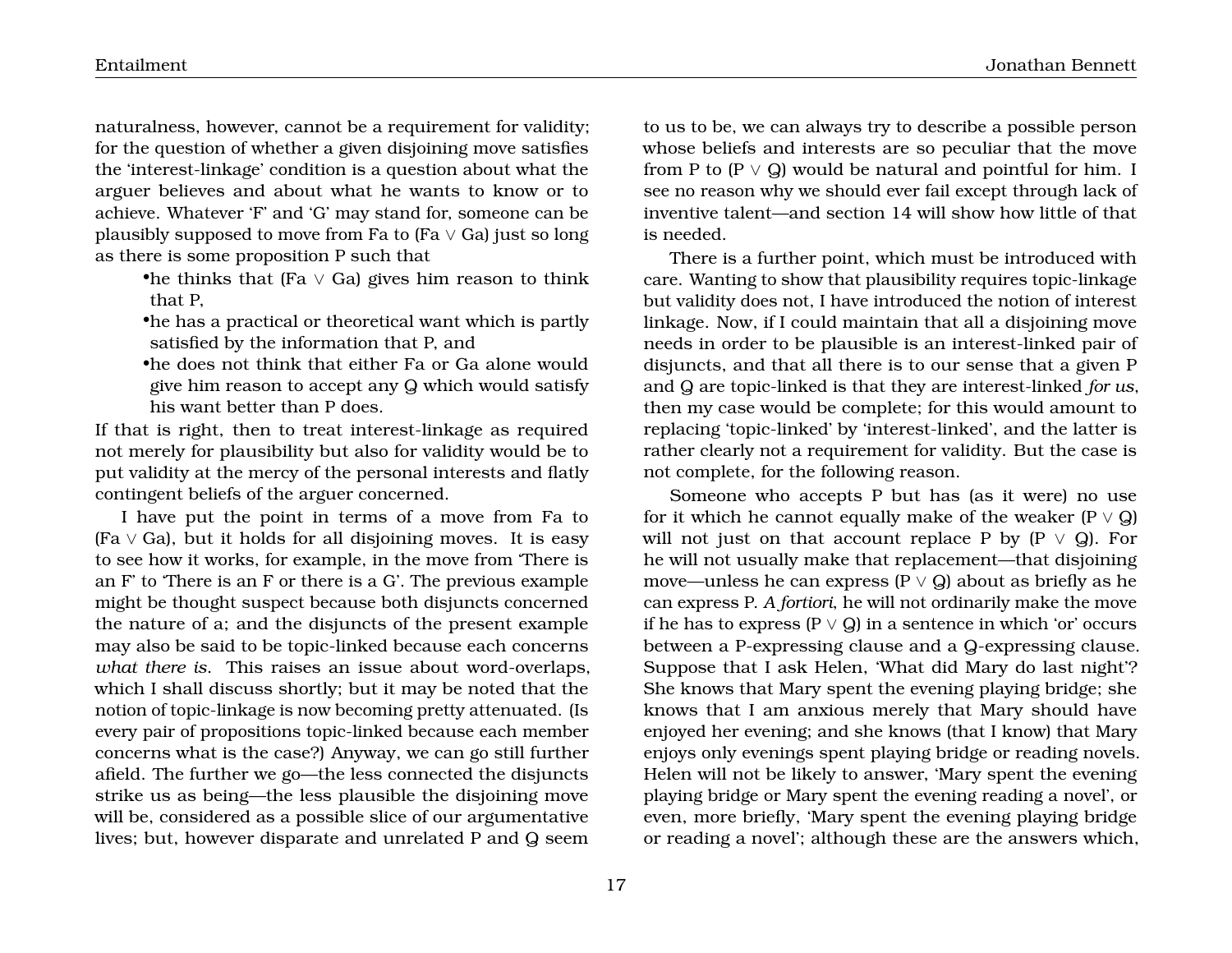so far as content is concerned, most economically meet my known need. For the alternative answer, 'Mary spent the evening playing bridge' is much briefer still, and yet contains the needed reassurance in an easily extractable form. In general, then, plausible disjoining moves will involve some way of expressing  $(P \vee Q)$  about as briefly as P alone, and thus without a clause-linking 'or'—as when 'She went out with someone' is used to say that she went out with a man or she went out with a woman, or when 'He is a member of the U.S. Congress' is used to say that he is a U.S. senator or he is a U.S. representative. I shall express this by saying that in a plausible disjoining move the disjuncts must be *fusible*.

In the Mary example, furthermore, the disjuncts are expressible in sentences beginning with the same five words, 'Mary went out with a...'. This is neither necessary nor logically sufficient for fusibility, but it is obviously part of the story about how these two disjuncts are fusible; and it also has a lot to do with our conviction that the disjuncts are topic-linked. In the bridge/novel case, for example, each disjunct can be expressed in a sentence beginning 'Mary spent the evening. . . ': this makes them semi-fusible, so to speak, by making it possible to express the disjunction in the form 'Mary spent the evening playing bridge or reading a novel'; and it gives excellent grounds for saying that the disjuncts are topic-linked because each concerns how Mary spent the evening.

So plausibility requires not just interest-linkage but also fusibility; and it is easy to see that the latter—especially when it involves word overlaps between the disjuncts—is part of what it is for a given P and Q to be topic-linked. To complete my case, then, I have to show that fusibility is not required for validity.

Suppose that it were. Suppose, that is, that the move from P to  $(P \vee Q)$  is to be deemed valid only if  $(P \vee Q)$  can be expressed about as briefly as either P or Q alone, and *a fortiori* can be expressed as something other than an 'or'-containing brute-force disjunction. (The claim that the move is valid only if  $[P \vee Q]$  is expressed in this way would, as I have implied in section 3 above, require that this whole area of philosophical logic be reconstructed from the ground up.) Now, the requirement that a given P and Q be fusible—that is, that a given  $(P \vee Q)$  be capable of expression other than as a brute-force disjunction, can be taken in either of two ways.

**(1)** It could concern what resources are available within a given language at a given time: if the argument is expressed in English, then its disjoining move is valid only if there is a suitably brief English sentence which expresses the disjunction. If that were right, we should have to take seriously an episode in Paul Jennings's skit on existentialism: 'It therefore follows (or at least it does in the French). . . '. Also, suppose that a disjoining move is condemned by this criterion, and that then someone invents some terminology which allows the disjunction to be expressed as briefly as either disjunct: does this innovation transform an invalid move into a valid one? If innovations do not count as part of the language until they gain public acceptance, then how many English-users must accept the new terminology for the disjoining move to be validated? What if the terminology which validates the disjoining move occurs in the biggest dictionaries but is understood by hardly anybody? It seems clear that this approach is doomed.

**(2)** Alternatively, the requirement could be this: a disjoining move is valid only if the language could contain a sentence which expressed the disjunction with suitable brevity. This, however, rules out nothing. There is no pair of propositions P, Q such that a language could not contain a way of expressing ( $P \vee Q$ ,) as briefly as its briefest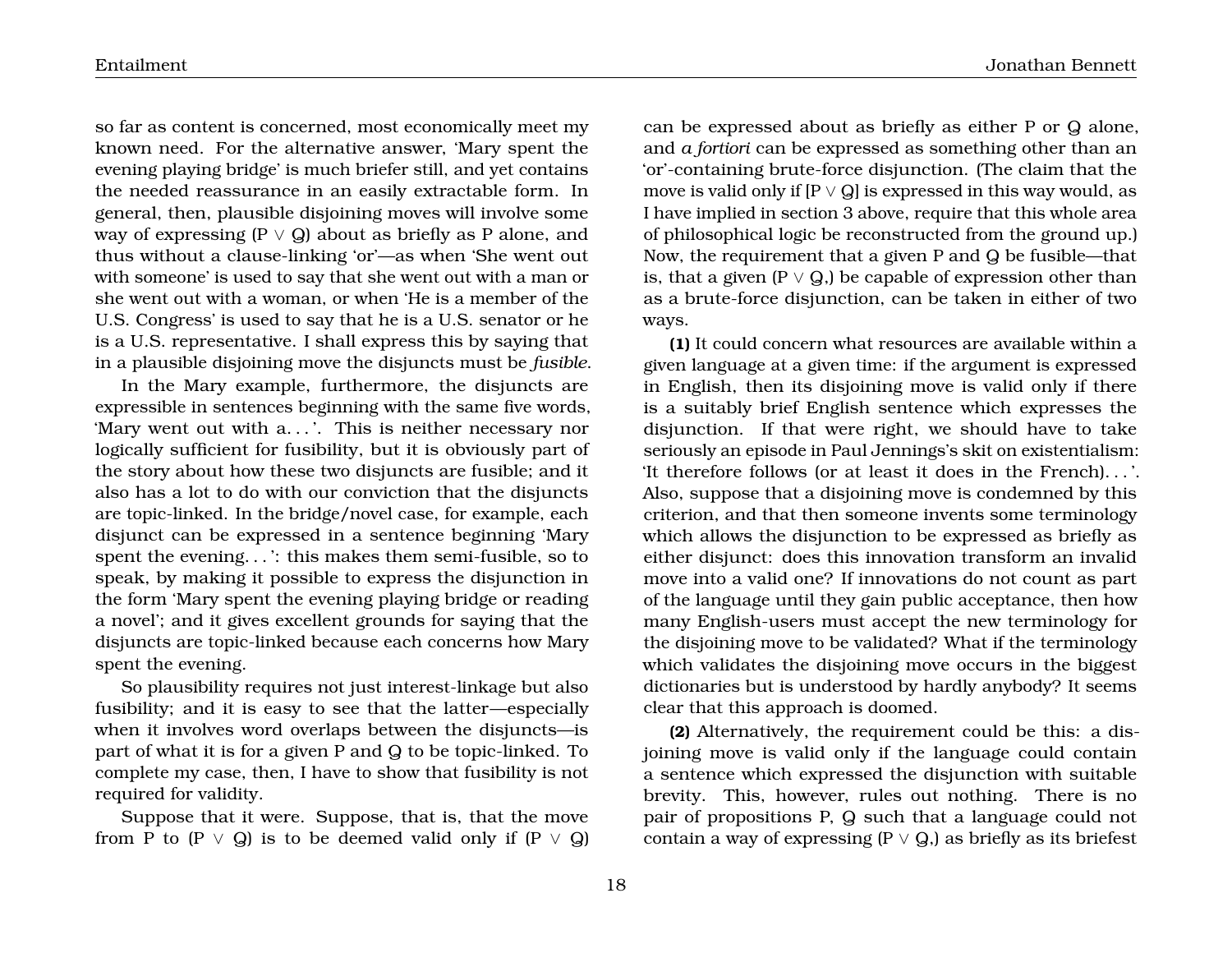way of expressing either disjunct alone. For a given P and Q, we may fail to see any good reason why any language should have such resources, and we may even think there could not be a good reason. Still, even if there could not be good reasons for a language's being specially adapted to expressing ( $P \vee Q$ ) economically, there can always be bad reasons—that is, ones based on false beliefs about how the world hangs together. When we devise systems of entailment principles using Ps and Qs, we are presumably seeking results which are applicable also to languages which reflect peculiar interests and eccentric or wrong world-views.

I conclude that fusibility is as irrelevant to validity as is interest-linkage, that fusibility and interest-linkage exhaust the basis for our judgments as to topic-linkage, and that the latter is therefore irrelevant to validity. It may be noted in passing that my treatment of fusibility has referred to the possibility of certain linguistic structures which strike us as peculiar while my treatment of interest-linkage has referred to the possibility of certain theoretical or practical interests and beliefs which strike us as peculiar. This parallelism is not an accident, for fusibility and interest-linkage are connected with one another: the more interests we have which are as well served by  $(P \vee Q)$  as by P alone, the more reason there is for our language to contain means for expressing ( $P \vee Q$ ) about as briefly as P alone.

#### **14. Release from the special features**

I contend that any instance of the Lewis argument can be fleshed out into a plausible slice of life just so long as (a) its premise is unobviously impossible or the conjuncts in its premise are distributed between two or more people, and (b) its disjoining move is one which the arguer can be plausibly supposed to have some reason to make. If that claim is false, it ought to be easily refutable by counterexamples.

If it is true, and if I have been right in arguing that these two preconditions for plausibility are not requirements for validity, then the Lewis argument has passed a very stiff test indeed.

In my one real-life example—namely, the argument about Mary—the preconditions for plausibility were satisfied because (a) the conjuncts in the premise were distributed between two people, and (b) the disjoining move looked reasonable not only to the arguer but also to us. I now offer a second example in which the preconditions are satisfied in quite different ways. In this example, (a) only one arguer is involved. Also, (b) the disjuncts are not linked by our interests, are not fusible in our language, and are not naturally expressible in sentences with any significant word overlap; so that to us there seems to be no topic-linkage between the disjuncts and none, therefore, between premise and conclusion. Here is the story.

A certain Oracle has said, 'There will be rain this month or the King will die', and a tribesman is interested in this prediction, seriously wonders whether it is true, and expresses it to himself in the form: 'The Oracle spoke truly'. He accepts the sound agricultural maxim that

**(1)** If there is rain this month, the harvest will be ruined, and the unchallenged tribal dogma that

**(2)** If the harvest is ruined, the sky god will be angry. It occurs to him that these two beliefs imply that

•If the Oracle spoke truly, then either the sky god will be angry or the King will die.

'If the Oracle spoke truly', he mutters, 'it's going to be a bad month for someone; and the thought of the sky god's anger is terrifying. Perhaps the Oracle didn't speak truly but I daren't depend on that, so I'll take precautions. I know that

**(3)** If I sacrifice a goat, the sky god won't be angry, and although that is expensive it will be worth it, if only for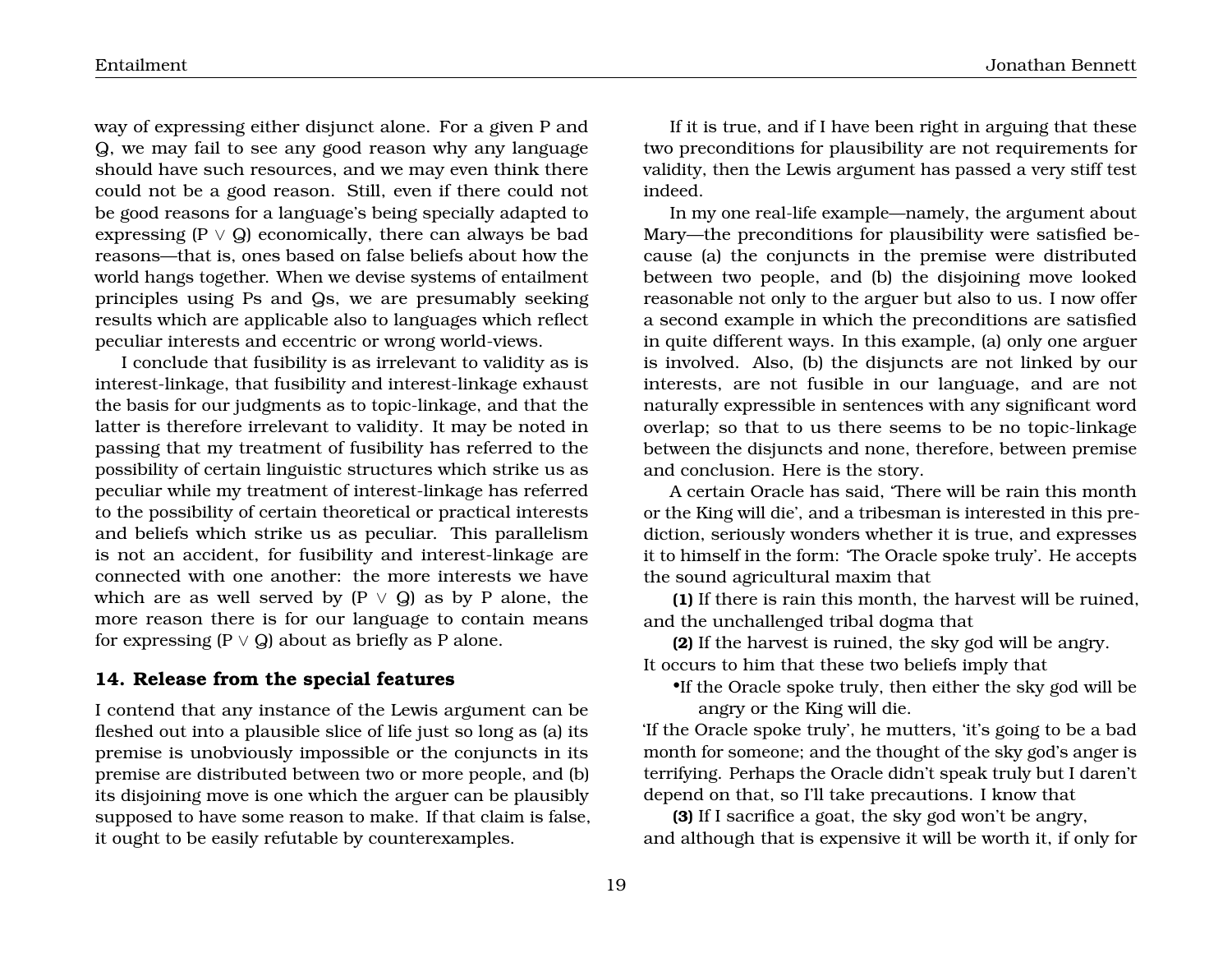my peace of mind'. He sacrifices a goat, and continues: 'Now that

**(4)** I have sacrificed a goat I can rest assured that

•The sky god won't be angry,

and what a relief that is'! A little later, rain comes spattering down, and the tribesman notes:

**(5)** 'It is raining

and so, after all,

•The Oracle did speak truly!

I am glad that I sacrificed that goat to placate the sky god! Still, wasn't I satisfied that some disaster would occur if it turned out that the Oracle spoke truly? Yes, indeed! Since the Oracle did speak truly, it is settled that

•Either the sky god will be angry or the King will die; and I—fool that I am— have placated the sky god!' Whereupon he bitterly accuses himself of regicide.

The tribesman's premises are numbered (1) to (5). The formal presentation of this argument, with the other indented propositions as lemmas, is left to the reader. The crucial point about the argument is that the tribesman reaches the conclusion that *The King will die* although it is not one of his premises nor even a constituent of any compound premise. The argument is aided by the availability of *The Oracle spoke truly*; but that is not a premise, or a constituent in any compound premise, either.

#### **15. The second Lewis argument**

Lewis's analysis of the concept of entailment also implies that each necessary proposition is entailed by every proposition. For this, too, Lewis has an independent argument:

 $(1)$  Q  $(1) \rightarrow (2)$   $(Q \& P) \vee (Q \& \neg P)$  $(2) \rightarrow (3)$  Q &  $(P \vee \neg P)$  $(3) \rightarrow (4) P \vee \neg P$ .

Perhaps some necessary propositions neither are, nor are uncontroversially entailed by, anything of the form  $(P \vee \neg P)$ ; but even if that is so, the above argument's validity would imply a stronger result than most of Lewis's opponents can stomach.

This second 'paradox' relates quite simply to the first: it is its contrapositive. Relations between the first and second Lewis arguments, however, are more complex. Cutting a long story short, the only challenge to the second Lewis argument which would not take us back over ground already covered is the challenge to  $(1) \rightarrow (2)$ ; and this is what I want to discuss.

It has been claimed that (2) is not entailed by (1) but is entailed by

A:  $Q \& (P \lor \neg P)$ ;

and if A were the argument's premise then there would be nothing 'counterintuitive' about its having  $(P \vee \neg P)$  as its conclusion. This position denies the widely accepted view that if (Q & R)  $\rightarrow$  S, and R is necessary, then  $Q \rightarrow S$ ; and anyone who takes it must be careful. As Lewis Carroll once showed, we cannot automatically declare  $Q \rightarrow S$  to be false just because the derivation of S from Q rests upon, presupposes, or requires a necessary truth which is not a conjunct in Q; for that would commit us to denying every entailment statement.<sup>1</sup> For example, the derivation of  $(2)$ from A rests upon

B:  $A \supseteq (2)$ ;

and the derivation of (2) from A and B rests in turn upon C:  $(A & B) \supseteq (2)$ ;

<sup>1</sup> Lewis Carroll, 'What the Tortoise Said to Achilles', *Mind* 4 (1895).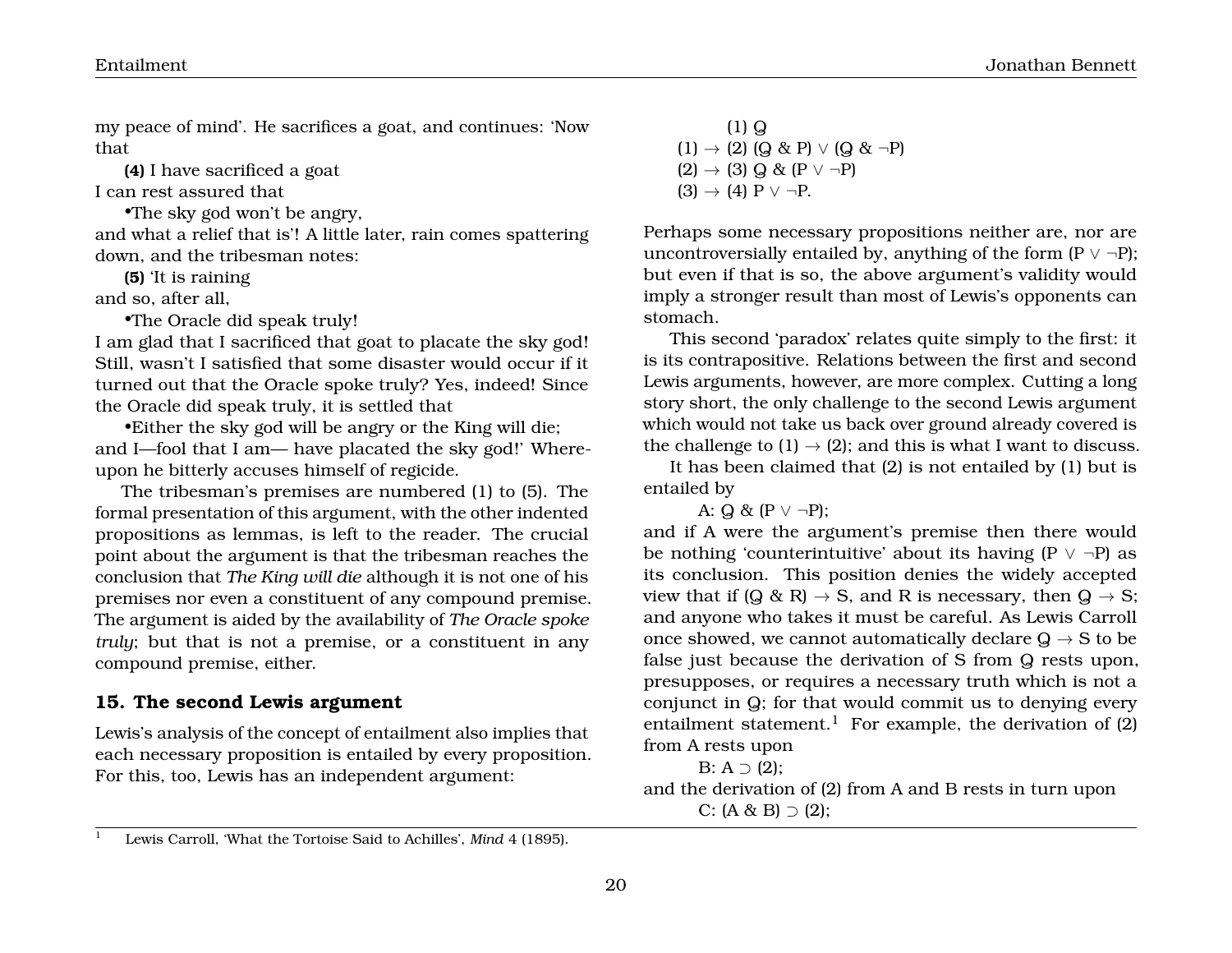and so on, backward and outward. So someone who denies that  $(1) \rightarrow (2)$  must say that necessary premises are sometimes but not always deletable without loss of validity; and this merits serious attention only if we are told how to distinguish deletable from undeletable necessary premises.

One possible suggestion is this. If a given necessary proposition functions in a given argument, it is deletable without loss of validity if and only if its function is that of a 'rule of inference'. The main trouble with this proposal which has its roots in some work of Lewy's<sup>1</sup>—is the difficulty of making the requisite distinction between two ways in which a necessary proposition can function in an argument. Lewy's attempt to make the distinction (pp. 137–138) is, as I think he might now agree, unsatisfactory; and it seems to me highly unlikely that anyone can clarify the notions of 'necessary proposition which functions in argument A' and 'necessary proposition which functions as a rule of inference in argument A' without abolishing the line between them.

Even if the required line can be drawn, why should the thesis embodying it be accepted? I suggest that any thesis which would have us reject the move from Q to (Q & P) ∨ (Q & ¬P) as invalid would *ipso facto* stand convicted of misrepresenting the common concept of entailment. When we take a premise and split it up into jointly exhaustive sub-possibilities, are we arguing invalidly or 'suppressing' something which needs to be explicitly stated? Such a move, if fully spelled out in terms of 'and' and 'or' and 'not', may look odd because it is too explicit to be typical of informal arguments, even careful ones. I can see no reason to agree that such a move is downright invalid because it is not explicit enough.

(The thesis that necessary propositions are always deletable without loss of validity is pleasingly relevant to the view of Emch and Vredenduin, touched upon in section 1, that the first paradox holds not for every impossible proposition but for every proposition of the form (P  $\& \neg P$ . Suppose (a) that necessary premises or conjuncts in premises are always deletable, and (b) that each proposition of the form (P  $\&$   $\neg$ P) entails every Q. Then consider any impossible proposition R, of whatever form you like. By (b),  $(R & \neg R)$  entails every Q. Since R is impossible,  $\neg R$  is necessary and thus, by (a), deletable without loss of validity. Therefore R entails every Q. In short, if necessary premises or conjuncts are always deletable without loss of validity, the Emch restriction of the paradox is not a restriction. I owe this proof to Smiley, who says that it was current in the fourteenth century.)

## **16. Validity**

Before moving on, I must look back. At the outset I introduced 'entails' by equating 'P entails Q' with, among other things, "'P, therefore Q" is a logically valid argument'. Although this equation is generally accepted in the literature (Geach being an exception<sup>2</sup>), it is perhaps not quite right. As I mentioned in section 11: if no-one could see that P entails Q unless many intermediate lemmas were inserted, the simple 'P, therefore Q' hardly counts as an argument at all. (Whereas if P entails Q so obviously that no lemmas are needed, 'P, therefore Q' is naturally regarded as an argument-step rather than an argument. There is arguably no such thing as a one-step argument.) And a sequence of propositions of which each one after the first is entailed by earlier ones, even if it qualifies as 'an argument', may be so unsatisfactory that many speakers will prefer not to call it

<sup>1</sup> C. Lewy, 'Entailment', *Aristotelian Society Proceedings* supp. vol. 32 (1958), 134, 138.

<sup>2</sup> Geach, op. cit., p. 169.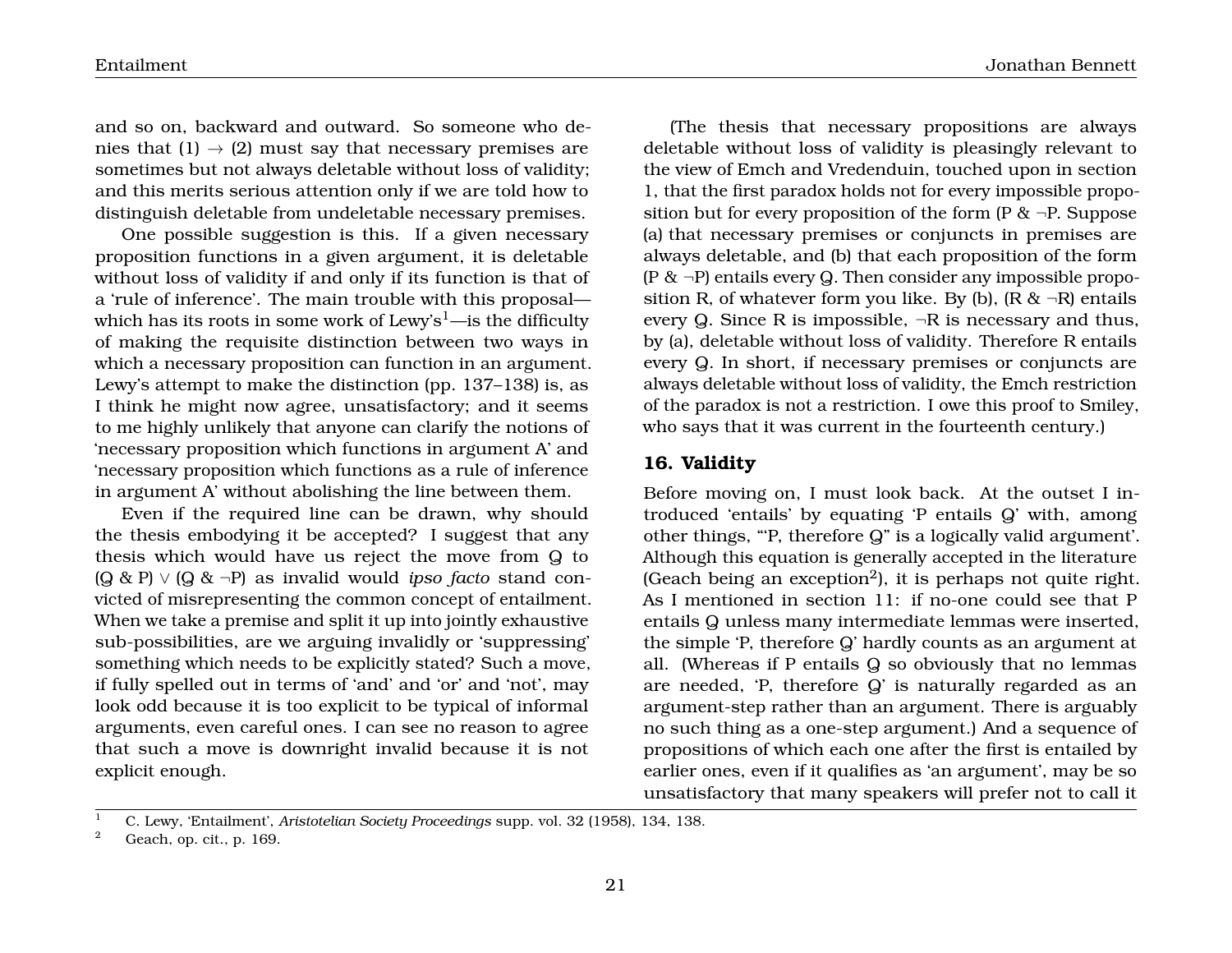'valid'. Since this restricted use of 'valid' has some currency, it needs to be mentioned; but it does not affect any of my central contentions.

We have seen—and shall see again—that Lewis's opponents sometimes object that his analysis allows as valid certain arguments which are manifestly unsatisfactory. I prefer to meet such objections by distinguishing between valid arguments and satisfactory arguments. We clearly have some such distinction: we have the notion of an argument which, though completely logically in order, is too congested or unclear or tortuous or the like to be capable of helping anyone to get from the premise to the conclusion. Some people will say that such an argument is not valid, and in extreme cases that it is not an argument; but I choose to use 'valid argument' rather generously, counting any sequence of contingent propositions  $P_1, \ldots, P_n$  as a valid argument for  $P_n$  from the premise  $P_1$  just so long as each of  $P_2, \ldots, P_n$  is entailed by one or more earlier members of the sequence. This departure from a usage which has acceptance in some quarters is not a stacking of the cards in Lewis's favor. Rather, it is required if certain objections to Lewis are to be even prima facie relevant to the issue over entailment. The substantive point is this: given that 'entails' is definitionally tied to 'follows logically from' and the rest, it is not possible both to tie it also to 'valid' and to use the latter in ways which take into account those psychological features of perspicuity and so forth to which I have referred.

#### **17. The case for the second paradox**

The function of necessary propositions as principles of inference —which was being discussed at the end of section 15—is important. It provides a basis for the following argument, which rests neither on Lewis's analysis nor on the second Lewis argument, for saying that each necessary

proposition is entailed by every proposition.

Corresponding to any necessary proposition P there will be an argument-move which, if it were challenged, could be relevantly defended by pointing to the necessity of P. Suppose that you produce an argument of which I challenge one move M, and that you defend M as validated by the necessary proposition P. I may deny that P is necessary, in which case we must argue about *that*. At the other end of the scale, I may agree that P is necessary and withdraw my challenge altogether. Even if I agree that P is necessary, though, I may still complain that it is hard to see that M is valid, and say that I should have been helped by an explicit statement of P. But this is not to say that P's suppression renders M invalid; rather, it is on a par with the complaint that an argument is too compressed, that too many lemmas are omitted, for it to be humanly satisfactory. Am I entitled, while agreeing that P is necessary and does support M, to make the stronger complaint that M is downright invalid unless P is stated among the premises? Someone who thinks that I may be—that is, that validity may be lost by the deletion of necessarily true premises—must presumably be muddling validity with educational or heuristic satisfactoriness. He may say that his position is not a muddle requiring diagnosis, but a tenable thesis supported by arguments; but then he had better produce some arguments.

So there are reasons, independently of Lewis's material, for saying that a necessary proposition is entailed by every proposition. We may validly make any move M which is supported by a necessary proposition P; and if M is valid there seems to be no objection to our clarifying M by stating P, introducing it as a kind of underived lemma to which we help ourselves in order to show more clearly how the argument is moving. If M may be made without P's being a premise, then why should not the M-clarifying statement of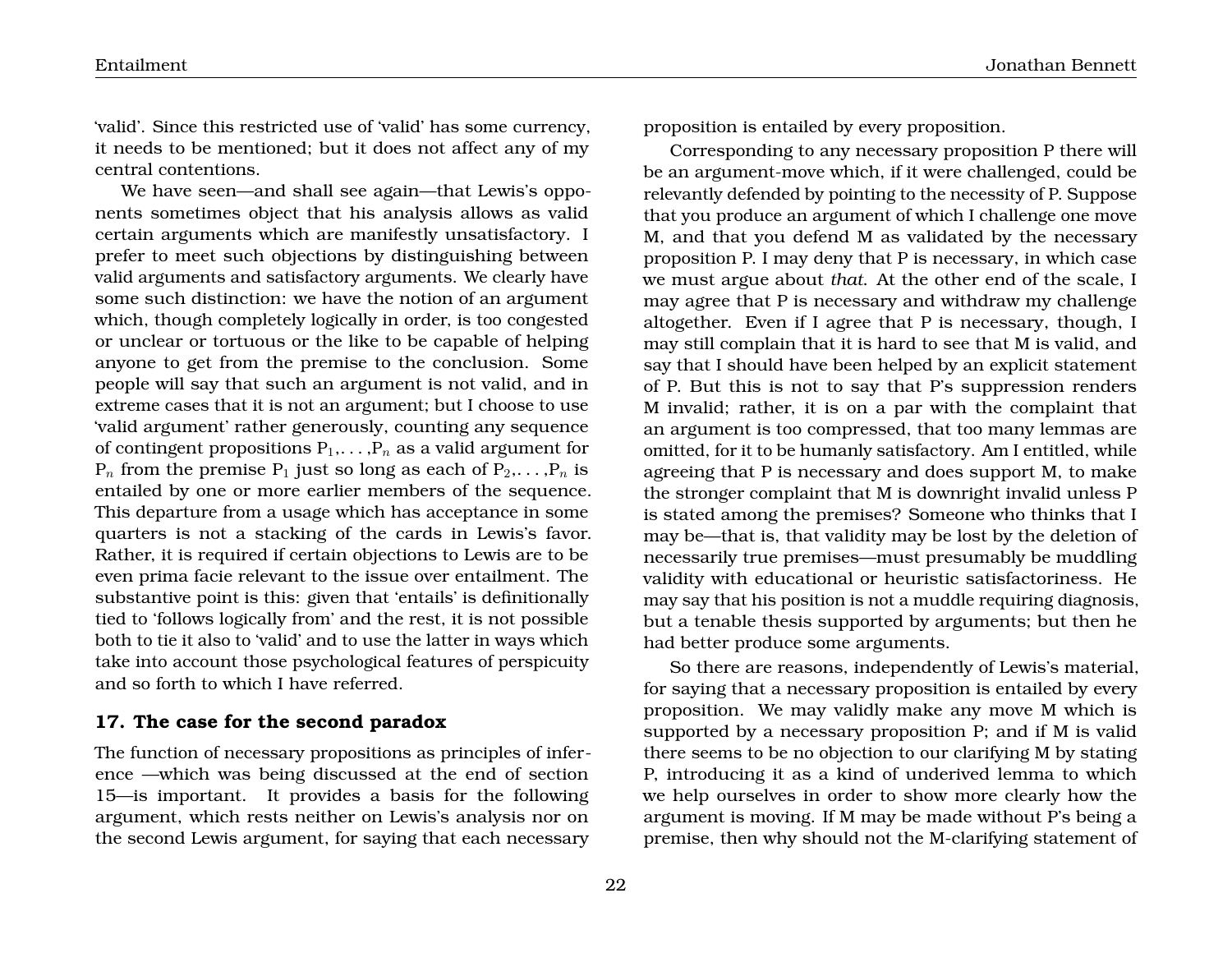P also be legitimate even though P is not a premise?

To say that a necessary proposition is entailed by every proposition is, then, a kind of understatement. The second Lewis argument shows that it is true; but underlying it is the stronger truth that a necessary proposition is entitled to crop up anywhere in an argument without being explicitly related to anything that has gone before.

'But if that is right, then someone who is conducting a deductive argument, with any subject matter, is entitled to spawn necessary truths at will.' He can legitimately introduce any necessary proposition P which reflects and clarifies the logic of his argument. If P underlies a move which he is making but which does not need to be clarified, he is being over-explicit; if P does not underlie any move he is making, he is being irrelevant; but in neither case is the validity of his argument affected.

All that concerns the case where a proof line expressing a necessary proposition occurs either idly or as a moveclarifier; and in arguments from contingent premises that is usually the only way in which necessary propositions explicitly occur. For such an argument to *terminate* in a necessary proposition is simply a sign of failure—as when a schoolboy wrestles with a pair of simultaneous equations and ends up with the conclusion that  $(a + a) = 2a$ .

The following reasonable objection has been made: 'The *introducibility* of any necessary proposition at any stage in an argument without loss of validity is not the same as the *deducibility* of any necessary proposition from any premises.' To give weight to this distinction between introducing and deducing we must, it seems to me, turn to arguments of a different kind from those discussed above. That is, we must leave arguments from contingent premises to contingent conclusions, and consider instead the decidedly minority activity of arguing from necessary premises and thus arguing only to necessary conclusions.

In these cases necessary propositions do not occur only as move-clarifying lemmas, for these are arguments which constitute proofs of necessary propositions. So they do raise questions of the form 'Does this necessary proposition follow from what has gone before?'—questions which are clearly not answered by the points adduced so far in this section.

How are such questions to be answered? If Lewis is right, then arguments purporting to prove necessary propositions cannot be sorted out into valid and invalid simply on the basis of whether each non-premise line is entailed by earlier lines. I accept this consequence, and invite those who do not to defend and exemplify a rival position.

When we want disciplined proofs of necessary propositions, with criteria of acceptability which do not concern a proof's aptness for a given task in a given community, we turn to formal systems. In virtually all such systems each admissible move corresponds, given the intended interpretation of the system, to a valid entailment; but in no such system does the converse of this hold. For a move to count as admissible, it is always demanded that it conform to the system's explicit, syntactical, typographically-stated transformation rules. By being thus niggardly in the moves that we allow, we are enabled to keep control of what we are doing, to say what does and what does not 'follow from' the premises. The fact that, in such a system, we can distinguish between premises from which a given necessary proposition does 'follow' and premises from which it does not tells not a whit against the second paradox; and the dismal failure of all attempts to draw the distinction outside formal systems tells strongly in favor of it.

Connected with these points there is an issue about propositional identity. Lewis is faced with the following dilemma: either (a) there is only one necessary proposition